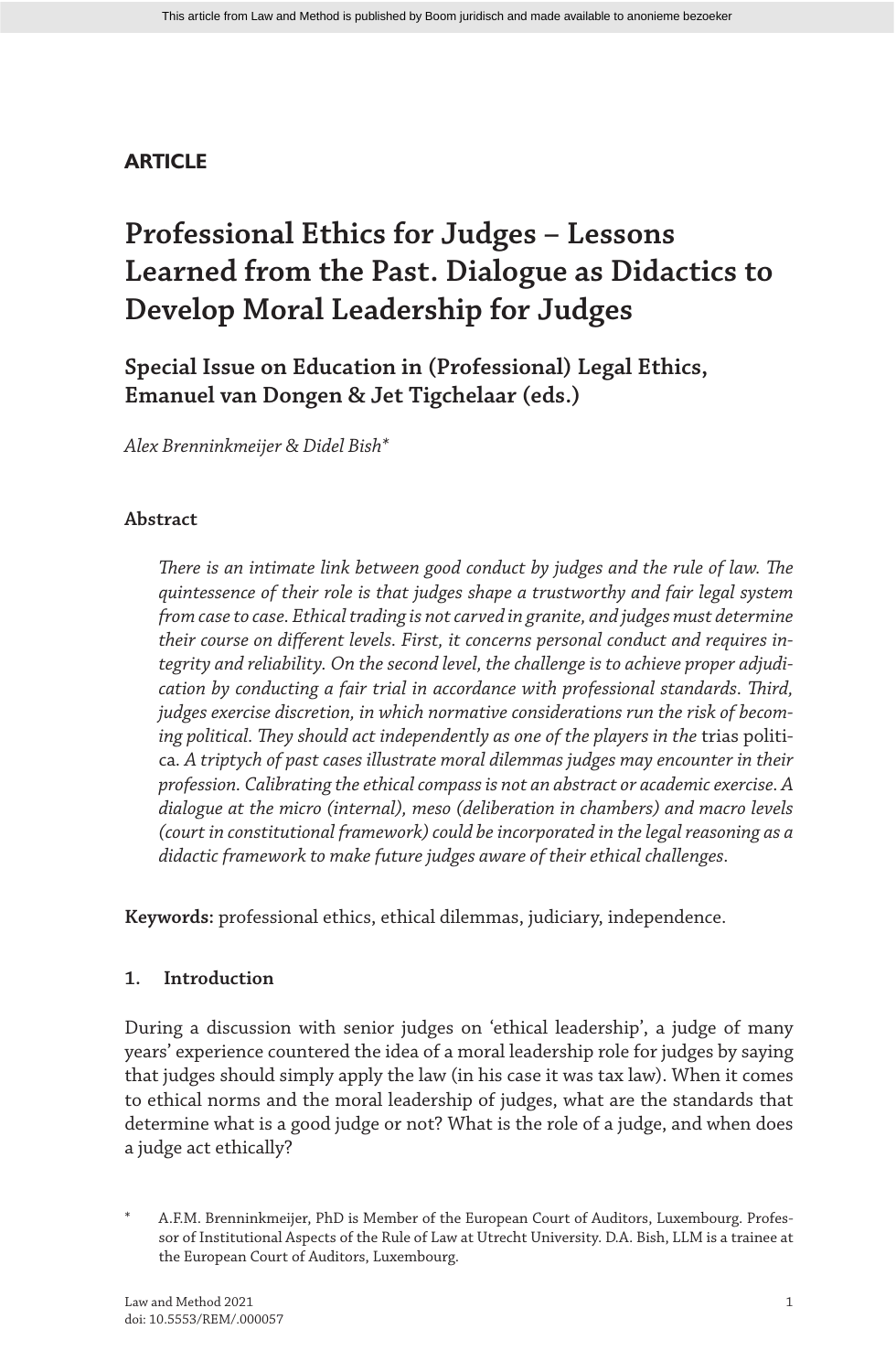An interesting aspect of ethical trading is that it is not carved in granite. There is always a choice, a consideration. The word 'compass' is therefore appropriate because individual judges, judges working together on course cases and performing as a constitutional branch must determine their own course to achieve these ethical standards. Calibrating the ethical compass starts by being aware of the types of dilemmas future judges may encounter and what ethical expectations they must meet. How can we raise awareness of the ethical principles that shape the professionality of judges? At first sight, it is relevant to look at the leading principles such as ethical personal conduct, the attitude of judges regarding fair trial and the way they interpret the law. The daily practice of judges is, however, not a theoretical exercise. For that reason we argue that the didactics of professional ethics for judges should be linked with cases that illustrate the dilemmas judges encounter in their work. Case law can show them how ethical norms are adapted to actual situations and social contexts.

In this article, we present three cases in three different time frames (the Persian reign of King Cambyses, World War II, and a contemporary case) that provide striking illustrations of issues related to professional ethics for judges. These cases, without pretending that we can compare them, offer material for an exploration of professional ethics for judges, which is, on the one hand, related to daily practice but, on the other hand, illustrates that the relevant ethical dilemmas are timeless. Starting with our approach to integrating professional ethics into the curriculum (Section 2), we highlight the different levels of judicial ethics (Section 3), followed by our triptych of cases (Sections 4, 5, 6) and ending with a reflective conclusion (Section 7).

## **2. Dialogue as Didactics**

The traditional legal curriculum offers a useful framework for reflection on professional ethics for judges. Studying procedural and substantive law as well as codes of conduct educates future judges, especially in legal reasoning. Professional ethics is one of the layers of legal reasoning as the reasoning should be carried out independently and impartially, applying legal rules correctly and fairly, by paying attention to underlying principles and the probable impact of the judicial decisions on the legal subject and society at large. When judges consider their professional and ethical principles during the execution of their work, the correct application thereof is automatically integrated into their legal reasoning. Legal reasoning and the application of ethical principles become one and the same thing. Thus, issues relevant to the professional ethics of judges can be easily transformed and integrated into the traditional approach to teaching and handling case law.

In our view, the didactic form for 'setting the ethical compass' for judges is dialogue (Brenninkmeijer, 2019). The three examples presented in this article will demonstrate that dialogue is needed on three levels: micro, meso and macro. The micro level concerns the internal dialogue of a judge and is the basis for the integrity of a judge, personally and professionally. On the meso level, the ideal-typical dialogue is the cooperation of three or five judges during deliberation in chambers. This type of dialogue allows judges to reach a conclusion, even if they have different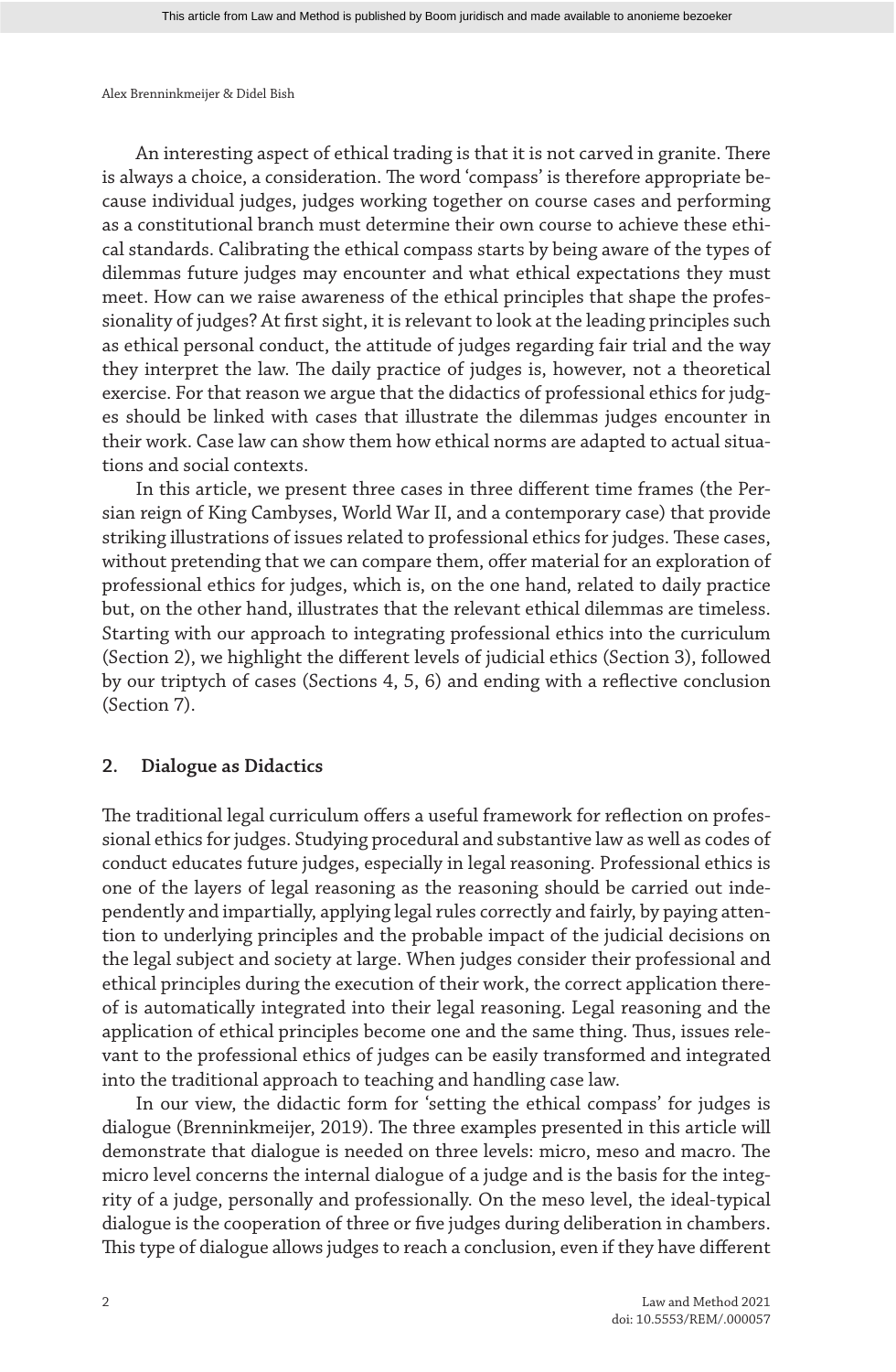views on facts and law. Judges seldom vote in chambers: their discussion is conclusive but mostly by consensus. Professional ethics require judges to uphold their integrity in this context as well. The third level of dialogue is the macro level, which deals with the role of a court in the constitutional framework of the separation of powers and the needed professional distance between the state powers: the legislature, the executive and the courts.

This approach of professional ethics of judges can be easily integrated in the curriculum at the university level. The education of legal reasoning as such is the best place to raise students' awareness on the need for dialogue on these three levels. Students can discuss the cases presented in an abstract manner: however, a more effective approach might be to cast them into the role of the judges concerned. Role-play may be an appropriate didactic form. In line with Mackor's explanation that in daily practice dilemmas do not present themselves as a fully written case where it is already clear what the relevant facts and moral criteria are, we believe in a multi-perspective approach when using the cases we present as study material (Mackor, 2020) – in other words, to find the different storylines from different perspectives and by applying different levels of familiarity with the facts at hand.

Finally, experienced judges should be involved in the education on professional ethics for aspiring judges (also during the more specialized training for future judges after finishing university). It is important that they highlight the ethical aspects as part of legal reasoning, thus leaving behind the incomplete picture of 'just applying the rules' as the judge in the first sentence of this contribution. This is challenging from a didactic perspective because the interest is often focused on the case itself. Those who are able to reflect on their role as judge and the ethical dilemmas they encountered in their practice can fulfil a valuable role in the classroom.

## **3. Judicial Ethics – Personal Conduct, Fair Trial, Interpretation**

## *3.1 Personal Conduct*

The word 'private' in private life suggests a separation from work life. Professional abilities should not necessarily be affected by a person's choices in private life. Despite specific choices in private life, judges can be highly qualified to carry out their professional work through acquired legal knowledge, analytical skills, academic excellence, efficiency in producing judgements and social abilities in communicating with colleagues. But it is not as simple as that. There is a tension between the perception of self in private life and the performance of the duties attached to the job. The personal character of the individual judge is of major importance in upholding the reputation of the judiciary and the dignity of this office. Conduct in the private sphere affects professionalism in the courtroom. Professional ethics therefore require, first and foremost, personal integrity and reliability, although other virtues may also be of relevance.

Universal ethical norms for judges are codified by different international organisations. For example, the Bangalore Principles of Judicial Conduct (2002) stipulate independence, impartiality, integrity, propriety, equality, competence and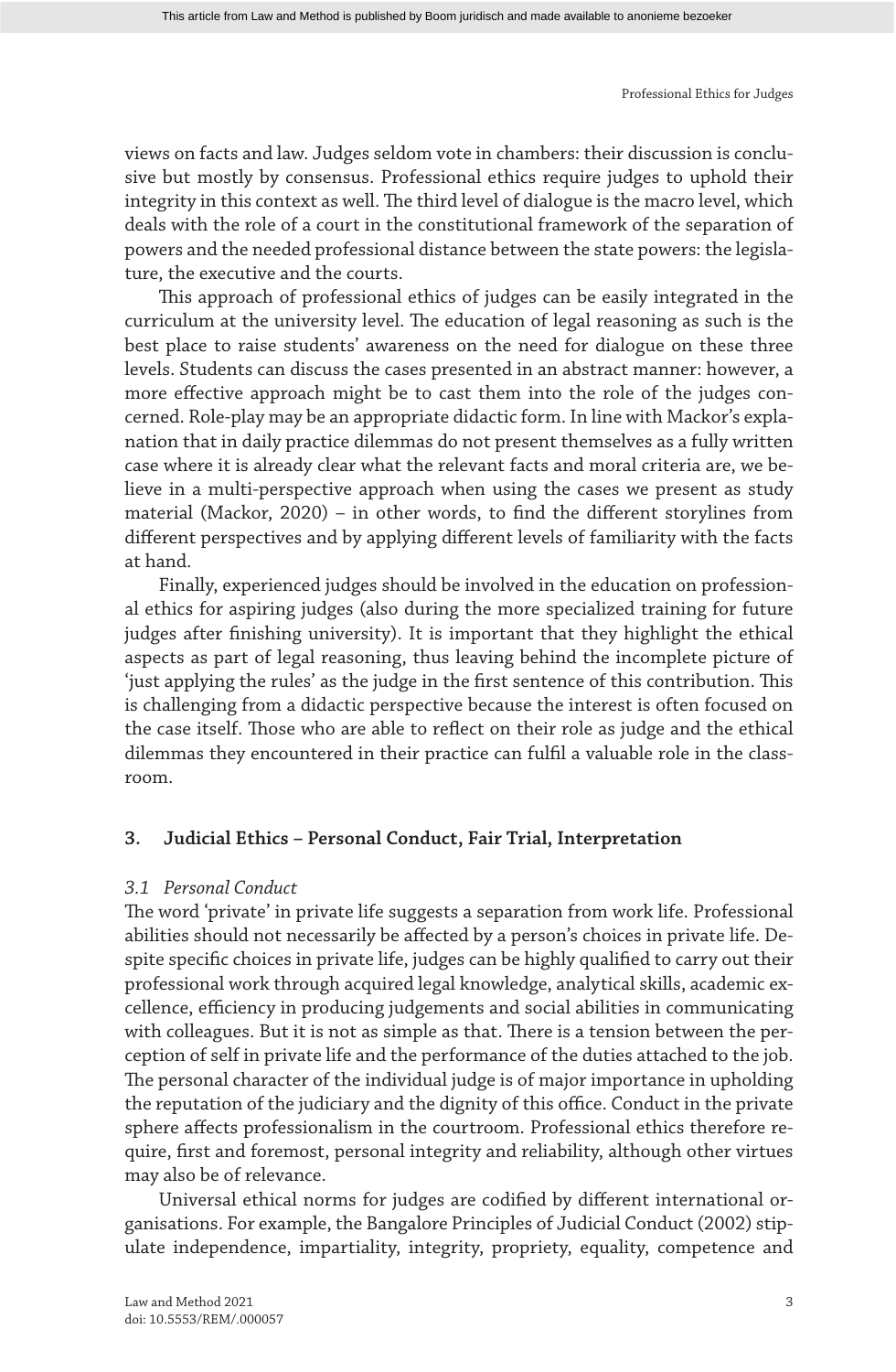diligence. Ethical standards have also been institutionalised at national level in codes of conduct. However, an explicit ethical guideline in this form is not a *conditio sine qua non* for the good functioning of the judiciary. Judges are supposed to act according to ethical standards, written or not. It requires goodwill and the use of their moral compass in navigating the borders of private and professional life. This is in line with one of the main points of Mackor's advice to the Dutch Lawyers Association. According to her, soft law and professional ethical theories offer only limited guidance. The emphasis should be on teaching soft skills, such as sensitivity to moral issues and familiarity with and application of socio-psychological theories, to serve as tools to prevent, identify, analyse and solve integrity problems (Mackor, 2020).

It can be difficult for judges to identify when a private action affects their professional performance negatively. Judges should also closely evaluate their relations with other people. For that reason the behaviour of close relatives may also be relevant. Judges determine the fate of those before them, and any suspicion of the presence of bias can damage this process. This is delicate and judges should always reconsider their boundaries accordingly. Their and their families' freedom in private life are thus subordinated to the high standards of ethical behaviour to which they must adhere. To a certain extent a judge operates as a permanent showcase.

## *3.2 Fair Trial*

The judge is the guardian of the fair trial. The right to a fair trial is enshrined in various international treaties, constitutions and other forms of national law. The judge is thus entrusted with conducting a fair trial in accordance with professional standards to foster public confidence in justice and the rule of law.

At the national level, the legislature has put legal safeguards in place for the proper functioning of independent and impartial judges and courts (covering the organisation of the judiciary and the legal position of individual judges). Various types of procedural law guarantee the right to a fair trial. For example, rules on the treatment of parties and principles of due process (including equality of arms, hearing and rebuttal, reasonable terms, openness, reason-giving, legal certainty). In evaluating the requirements for a fair hearing, the Strasbourg Court has applied the maxim that 'justice must not only be done, but also seen to be done' (Venice Commission, 2010). In line with this maxim, recent research on perceived procedural fairness and the fair process effect on the legitimacy of judgements is of growing importance (Grootelaar, 2018).

Ultimately, it is the judge who gives substance to this right and applies the corresponding principles. Giving substance implies a trade-off and cannot be reduced to simple mathematical logic. The main question before the judge is, what does it take to achieve a fair trial in this particular case? The ethical challenge is to achieve proper adjudication in different legal contexts. Professor Mackor rightly points out that this first requires expertise. Expertise is the basis for the responsibilities and sometimes far-reaching powers of professional judges (Mackor, 2020). The judge's attitude during a court session also contributes considerably to the procedural fairness experienced by the parties (Grootelaar, 2018).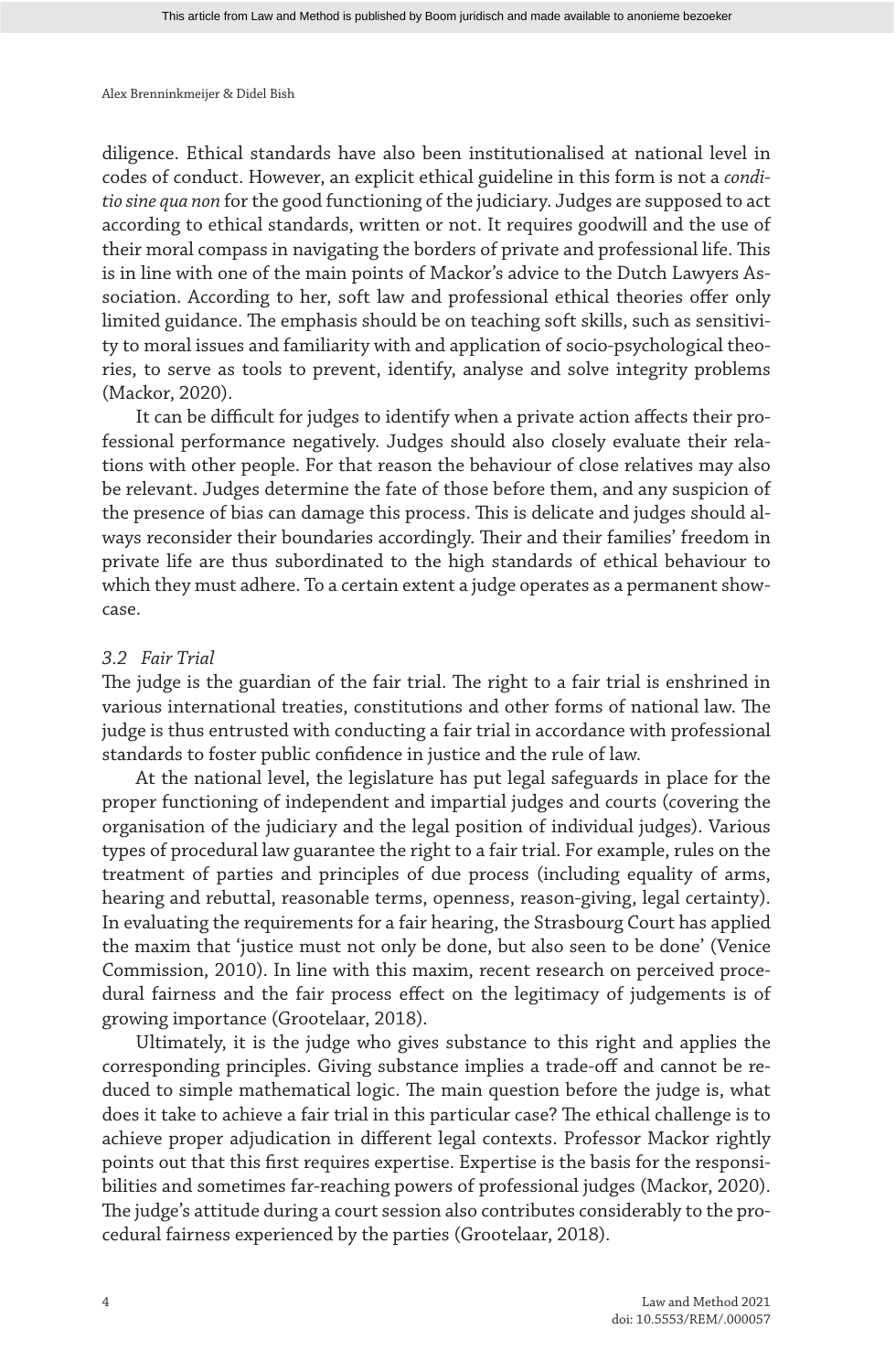## *3.3 Interpretation*

Focusing on the professional practice of judges, we will not dive into the more philosophical discourse on jurisprudence. We provide only limited observations on potential ethical issues that may arise in relation to interpretation.

Different legal systems use different legal reasoning to ensure that judicial decision-making is defensible on legal grounds (Wendel, 2007). Civil law theory basically embraces the judge as 'the mouth that pronounces the words of the law' (Lasser, 2004). From the application of the law to the facts in a syllogistic way, the conclusion would follow as a matter of deductive logic (Merryman, 1985). In common law, the doctrine of precedent obligates a lower judge to follow prior decisions. But regardless of the legal system, general rules can never fully determine their application. Judges are faced with gaps, the open texture of language, conflicts in legislation and other ambiguities. Since they do not always have a clear answer to the legal question at stake, they must exercise discretion. The existence of judicial discretion leads to legal interpretation in which space is created for normative considerations (based on, for instance, text, content and the purpose of the legislation).

As Professor Wendel clearly explains, normative considerations in exercising discretion run the risk of political views influencing the outcome. At the interpretation level, judicial ethics aim to minimise this effect (Wendel, 2007). The ethical question then becomes, to what level can a judge review a case without overstepping limits and introducing ideological preferences or political beliefs? Judges may disagree on the equitable and just outcome in hard cases: *Dura lex sed lex* ('the law is hard but it is the law'). A judge cannot be expected to convince others that the decision made is the only right one. Judges are merely required to reach a conclusion in good faith that they believe is the best reading of the governing law (Greenawalt, 1975).

Judicial ethics (personal conduct, fair trial, interpretation in the profession of judges) will be illustrated in three timeframes and three – as such incomparable – cases.

## **4. Sisamnes – Corruptibility as a Threat to Independence**

#### *4.1 Judgement of Cambyses*

Herodotus introduces us to the story of Sisamnes, a royal judge under the reign of Persian King Cambyses II in the 6th century BC. After accepting a bribe, Sisamnes delivers an unjust judgement. On learning of his corruptness, the king carries out a cruel punishment. He slits Sisamnes' throat and flays off all his skin. He then cuts this into leather strips to drape the chair on which the corrupt judge used to sit to deliver his verdicts. But the king's cruelty does not end there. As a final stroke, he appoints Sisamnes' son, Otanes, to succeed his father. The young judge would now hear evidence, deliberate and pass judgements on his father's skin spread over the seat. King Cambyses's brutal choice of flaying Sisamnes illustrates the perceived seriousness of the betrayal of justice and betrayal of the people. The king transformed punishment into a permanent embodiment of the fatal consequences of betraying justice. He named the man's son as his successor, 'admonishing him to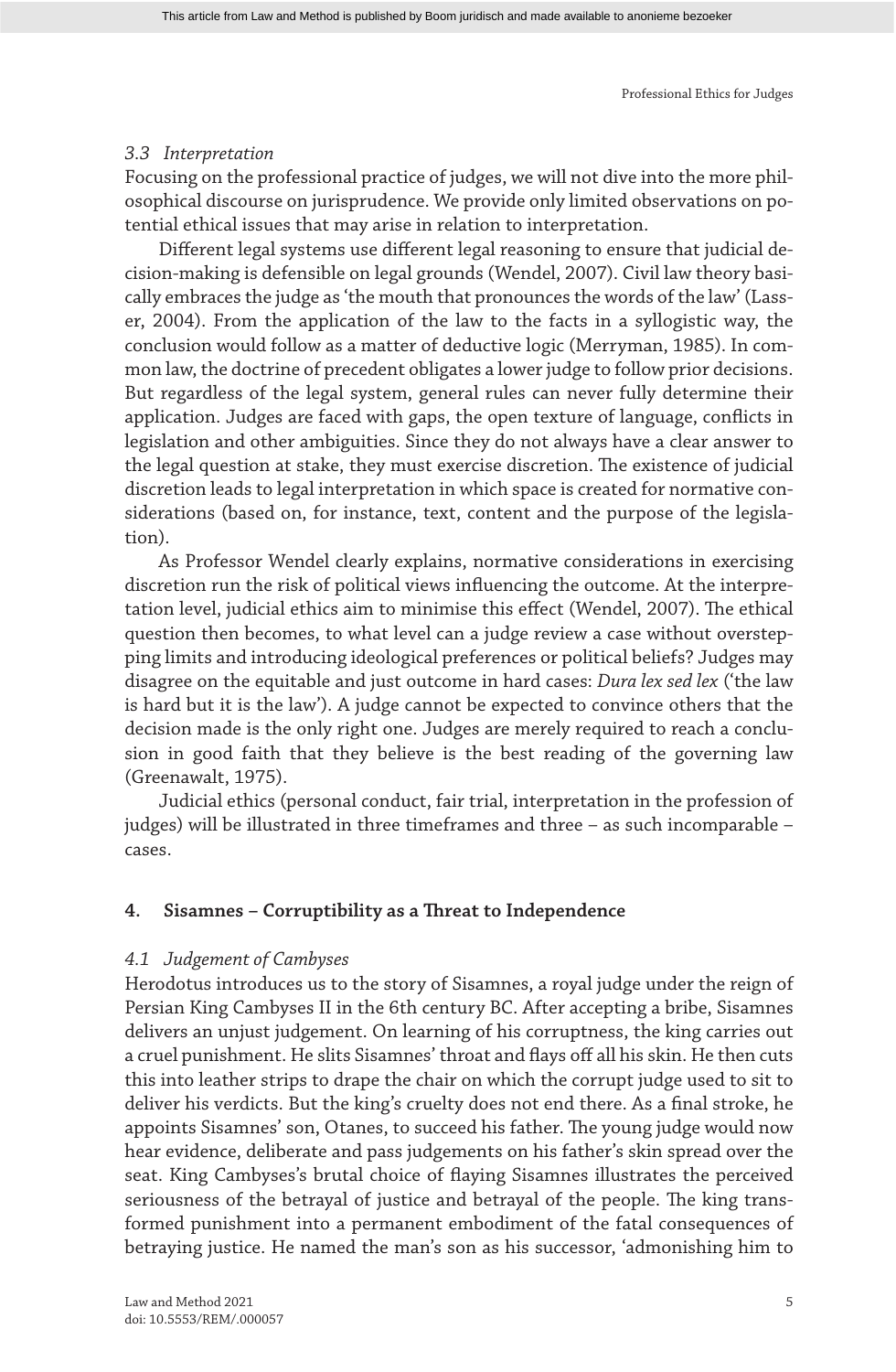remember what was the judgement-seat whereon he sat' (Herodotus & Godley, 1946).

Over 2000 years later, in 1498, Bruges' aldermen, tasked with the dispensation of justice, commission painter Gerard David to depict this ancient tale. His diptych *Judgement of Cambyses* contains two scenes on each panel, representing the story in four scenes: the bribery, the arrest of the judge, the flaying and the installation of the son on his father's former seat (Huygebaert et al., 2018). The aldermen hang David's diptych in the town hall, which was the focus of civic pride. The building's interior had to express, inter alia, the magistrates' service to their city, conveying piety and rigorous administration (Van der Velden, 1995). The story of Sisamnes affected people's imagination similarly in medieval and renaissance times. The scene reminded local magistrates of the consequences of betrayal of trust. Serving as an *exemplum iustitiae*, it was a constant warning for all judges to behave properly: to uphold their duty, to carry out their profession free of corruption and external financial influence, so guaranteeing the impartiality of the judgements handed down.

Jump forward to the beginning of the 20th century to a conference at the Chinese National Judges College for judges and educators of future judges. Speaking on the independent administration of justice, a colleague projects David's picture. Commotion arises in a setting where normally only the crowns of the Chinese participants could be seen as they leaned forward and took notes. The painting reveals one of the main concerns of Chinese judges: corruption. Even before the conference, interactions with locals demonstrated the omnipresent threat of arbitrariness and corruption in the judiciary, for instance paying bribes to judges. Arbitrariness consisted of 'rule by men'. In its application, it led to arbitrary infringement of rights or life about which nothing could be done. Besides, the non-application of generally applicable rules also formed the basis of corruption. You had no rights, but you bought benefits through bribes. The transition from rule by men (according to the will of the ruler) – arbitrariness – to rule by law – the application of generally applicable legal rules – was seen as an important step. Therefore, the moment a colleague projected the image of David's diptych on the administration of justice, its symbolic meaning resounded among the participants and reinforced one of the main points of attention for Chinese judges – and, in fact, for judges in many countries.

#### *4.2 Justice as a Cultural Paradigm*

Practices reflecting arbitrariness and corruption are caused by the existence of offers, weak supervision and disregard by judges of ethical standards (Arif, 2020). Sisamnes' story teaches us that judges need to uphold impartiality, propriety and integrity, not to betray justice and the people that put their faith in the proper administering of justice. Corruption and arbitrariness, and the lack of safeguards for independent and impartial justice, take away all the basis for social trust in the equitable functioning of the legal order. The cruelty of Sisamnes's fate mirrors the severity of a judiciary prone to corruption.

Corruptibility as a threat to judicial independence remains a cultural aspect of many societies. There, the need still exists of a transition from rule by men (accord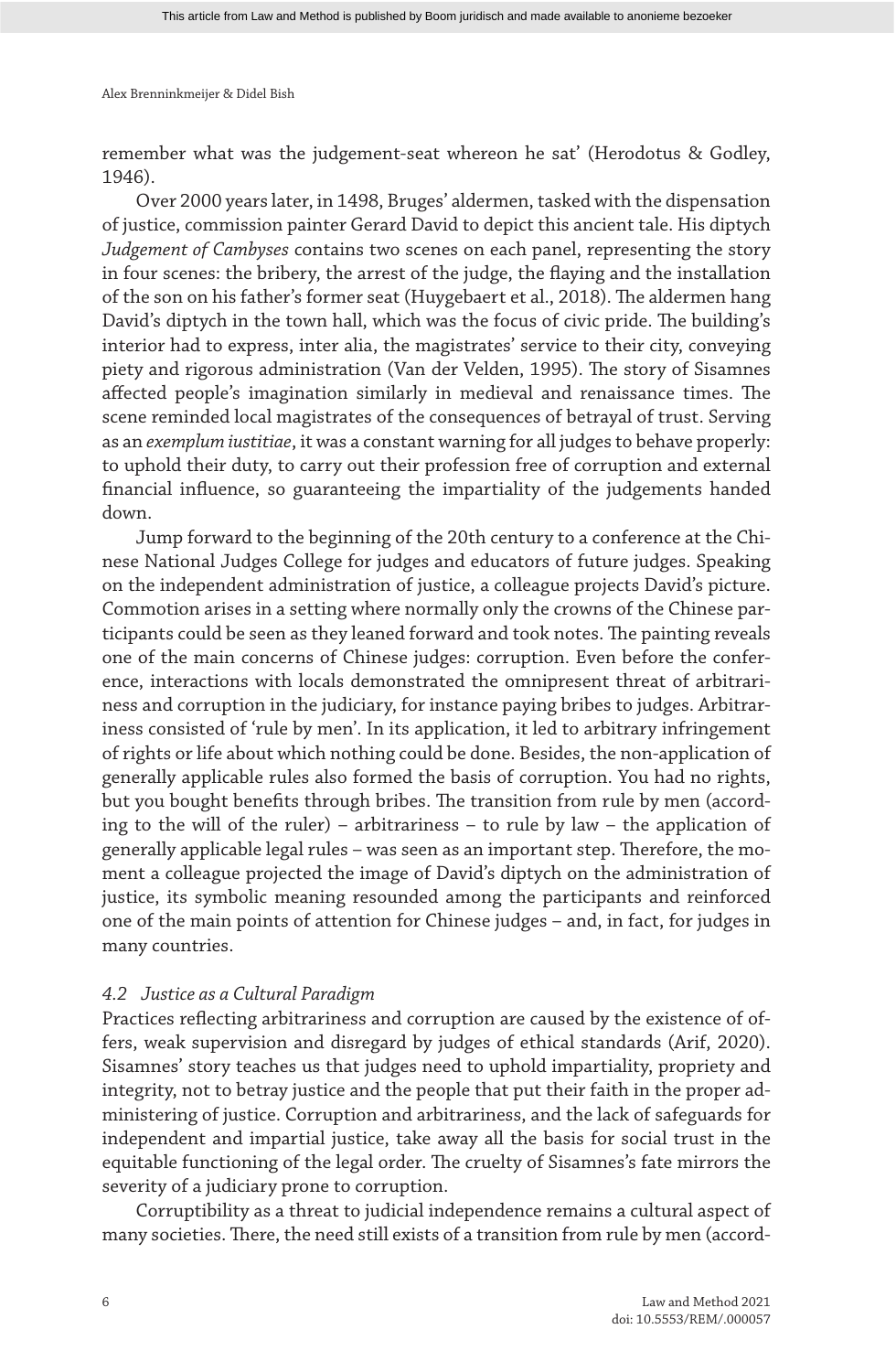ing to the will of the ruler) to rule by law (under application of the law). If ruled by law, individual officials can no longer exercise (corrupt) power. As such, judges would be able to change the cultural paradigm of the people who see a court as something that can be interfered with. The judge can be seen as the ultimate controller at the top of society in the fight against corruption. And so the final step would be a transformation to the rule of law safeguarded by incorruptible courts. With the introduction of an independent judiciary, there would always be controls on the exercise of power by the state. In the Chinese constitutional system as a one party-state, judges are subordinate to the rule of the Communist Party. This contrasts significantly with modern judicial systems (Ling, 2016).

#### **5. World War II – Bravery as a Matter of Legal Reasoning**

#### *5.1 Dutch Supreme Court*

After German troops invaded the Netherlands on 10 May 1940, five years of occupation began. Prior instructions from the Dutch government from 1937 stipulated that civil servants had to perform their duties for as long as possible during enemy invasion. The Aryan Declaration, designed to discharge people with Jewish ancestors from government service, was signed by all members (except its (Jewish) president) of the Supreme Court (Van der Heijden, 2001). This led to the suspension of their president, Lodewijk Visser on 23 November 1940. His replacement by a pro-German outsider a year later was the next step for the occupiers to influence the Supreme Court (Jansen & Venema, 2011). In addition, Reich Commissioner Seyss-Inquart issued Regulation 130/1941 that lowered the upper age limit for judges from 70 to 65. This measure created space for those well-disposed towards the occupier, drastically changing the composition of the Supreme Court (Mazel, 1984).

By the time the court passed its notorious 'Review Judgement' (*toestingsarrest*) in early 1942, previous personnel changes by the occupying forces had a paralysing effect on the already limited inclination and ability to protest in public. In the judgement, the Supreme Court ruled that a decision by the Secretary-General for Justice must be regarded as a legislative measure by the occupying power: as it had the character of a law within the meaning of Dutch law, it was applicable as such. It further stated that the court had no jurisdiction to assess the internal value or fairness of such a law, nor was it permissible to review it in light of a treaty such as that of which the Hague Convention on land warfare was a part (Venema, 2009). The ruling legitimised the occupier's legislation: hands off the occupation laws. With these choices, the Supreme Court became an extension of the Nazi Hitler regime. However, it should be noted that the role of the Supreme Courts (civil law, tax law and normal criminal cases) was largely untouched by Nazi influences.

Shortly after the war, a first, not very substantiated, apology by the Supreme Court followed. After that the role of the Supreme Court during World War II faded into the background, and a long, painful and oppressive silence began. It was not until 1988 that the then president of the Supreme Court, Mr Ras, broke the silence. In an interview he admits that during the war, as a law student, he had wondered, what are those people in the Hague doing? Are they still in touch with reality? On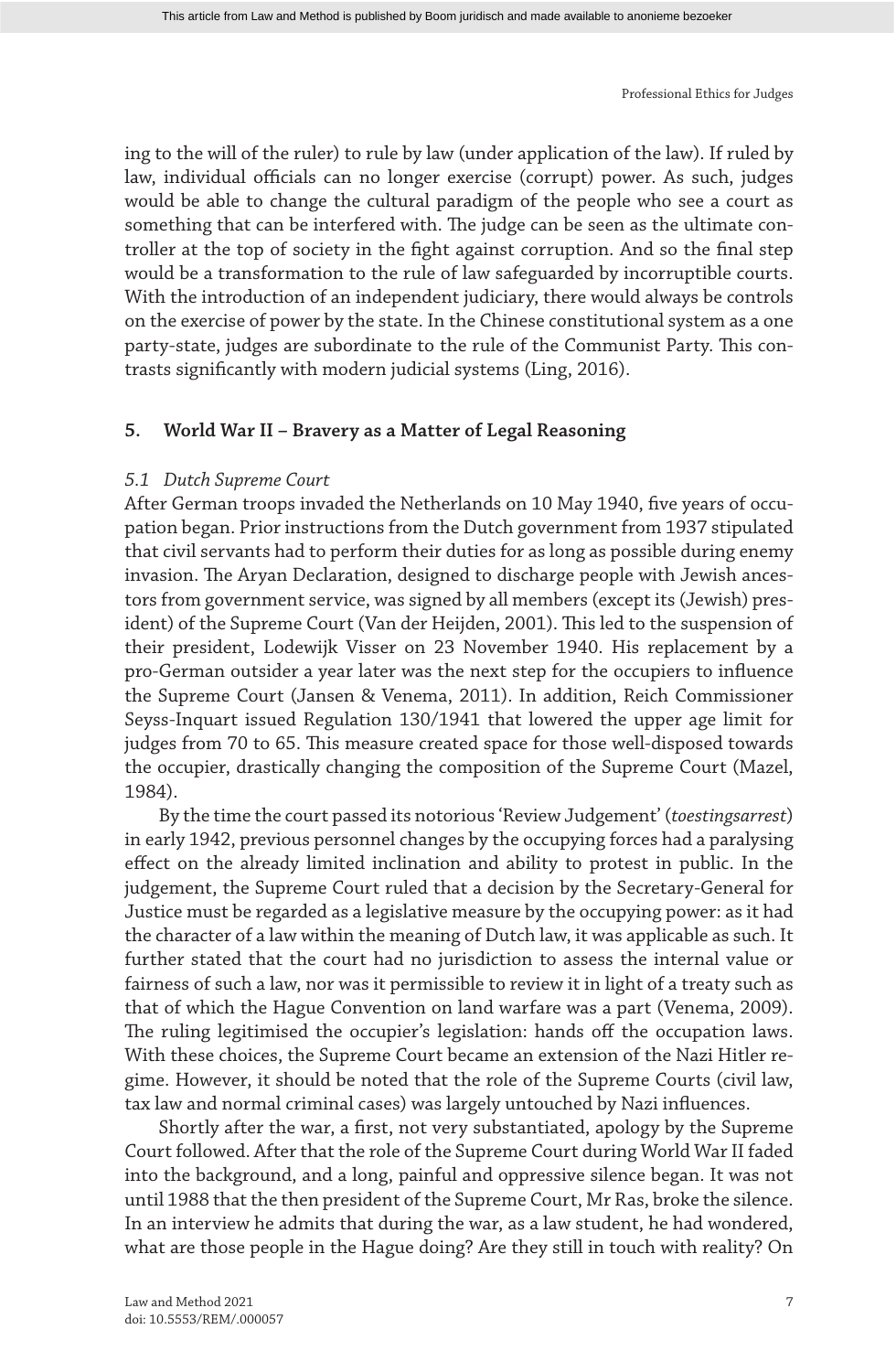the initiative of the former president of the Supreme Court, Geert Corstens, an independent and thorough study by Jansen and Venema was published in 2011 that discussed the how and why concerning this dark past (Jansen & Venema, 2011). As Corstens himself explains, he intended to do everything he could to understand what happened and why it happened, to draw wisdom and strength from these events and to prevent a repetition of the past (Corstens, 2011).

#### *5.2 Nuremberg and Tokyo Trials*

After World War II, as international criminal law did not provide an adequate basis for prosecuting captured German leaders, the four allied powers (United States, France, Britain and Russia) gathered in London and signed an agreement on 8 August 1945 establishing the laws and procedures for the International Military Tribunal. Attached to the agreement is The Charter of the International Military Tribunal (1945), which defines three categories of delinquency: crimes against peace, war crimes and crimes against humanity. While these were to some extent based on the principles of customary international law, the four allied powers, in proclaiming these crimes, reverted to a process of *ex post facto* legislation.

The tribunal recognises the Charter as 'the exercise of the sovereign legislative power' and sentences twelve of the twenty-two Nazi defendants to death by hanging on the afternoon of 1 October 1946 (*Nuremberg Trials*, 1945-1946). A further seven were sentenced to imprisonment for terms ranging from ten years to life. These sentences were carried out by virtue of a law that was not yet in force during World War II and did not threaten punishment in advance for committing these specific crimes. This raises the question of violation of the principle of *nulla poena sine praevia lege,* according to which a penal law cannot be applied retroactively or aggravated after the crime has taken place: no penalty without a prior written penalty provision. But the tribunal was of the opinion that the rules they applied were not *ex post facto* because they were an expression of international law that existed at the time of the tribunal's creation.

By the time the Far East sibling of Nuremberg, the Tokyo tribunal, opened on 3 May 1946, the Nuremberg Charter and Indictment had been thoroughly scrutinised by lawyers and others (Sellars, 2010). Yet it is the will of Tokyo's majority to support Nuremberg (*International Military Tribunal for the Far East*, 1948). Rather than opening the door to controversy by reasoning the matters in somewhat different language, it expresses its unqualified adherence to the relevant opinions of the Nuremberg Tribunal (Pritchard, 1998). Just a few years later, the Nuremberg findings led to the UN Genocide Convention (1948), the Universal Declaration of Human Rights (1948) as well as the Geneva Convention on the Laws and Customs of War.

## *5.3 Underlying Drivers: Professional and Societal Beliefs, Moral and Emotional Motives*

Professional beliefs, social expectations, moral motives and emotional drivers formed the basis for actions and omissions by the judges and courts in and after wartime.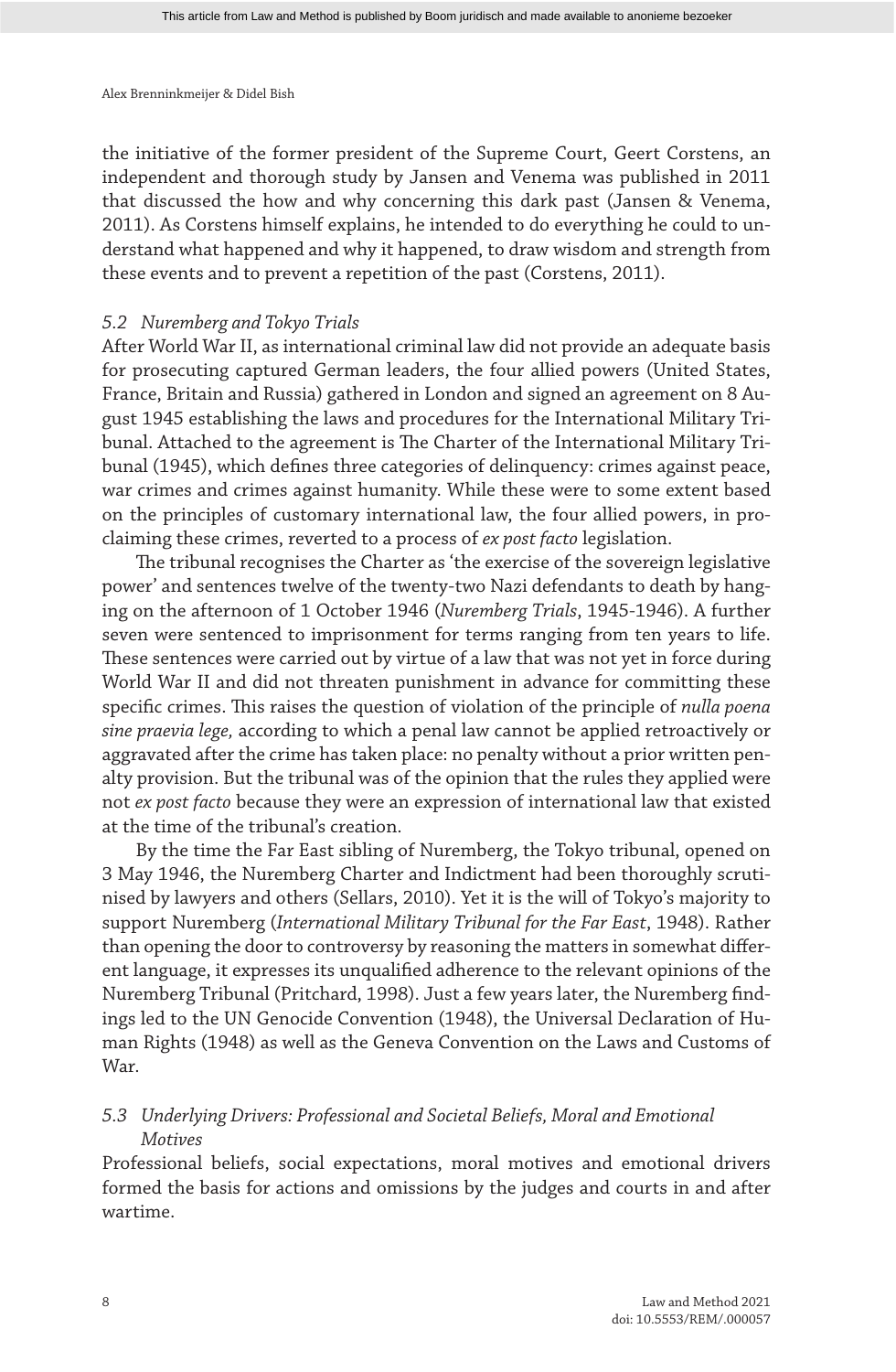Before and during World War II, the *trias politica* doctrine dominated the attitude of the judiciary in the Netherlands. It was felt that it should not be an autonomous legal initiator (Jansen, 2005). Especially in times of political tension, the law was the safe guideline for the judge (Van den Bergh, 2000). Therefore, the Supreme Court zealously avoided getting into political waters. An important postwar 1945 publication confirmed this approach (Van den Dries, 1945). It explained that the Supreme Court was not a political body. Its function was to monitor compliance with the law in specific cases through legal proceedings. It was to refrain from interference in political matters of the executive or legislative branches, as these institutions in turn had to refrain from interference in the judiciary. In addition, as based on Catholic and Calvinist teachings, Dutch society emphasised passivity, obedience and respect (Mazel, 1984). In line with this, prudence and a certain conformism were expected from judges and regarded as virtues. Moreover, owing to the average older age, a certain reticence was not alien to the judges (Jansen, 2005).

Simple fear was also decisive. The Nazi occupier was cruel and effective in its oppression from the start. What was termed a warning was often in fact a threat (Jansen & Venema, 2011). And with the fear of serious reprisals from the occupier, it was easier to hide from responsibility than lead by example. In a situation that amounts to life or death, cowardice and wrongful behaviour are human as well.

From a moral point of view, many who held (high) public office had the hope that continuing would prevent worse: 'if I don't do it, someone else who is worse than me will'. Researchers often describe this as the proverbial mayoral dilemma in wartime: staying on and cooperating with the occupier and thereby mitigating the consequences of the occupation policy for the population or resigning on principle or openly opposing the occupier, sending a strong signal, but with the risk of dismissal and more room for someone well-disposed towards the occupier (Jansen, 2005; Venema, 2009). This approach was confirmed by the Supreme Court after the war in 1945. In a public apology for their position during the occupation years, they explained that the ruling of the *toetsingsarrest* was not the result of legal reasoning but of the decision not to reject a regulation during the occupation. At its root was the fear that the Germans would have drastically intervened in the judiciary, resulting in further deterioration in legal protection for citizens. The court found that the population would be worse off if the judiciary fell fully into Nazi hands than if it only lacked the power to review regulations. The ruling was thus part of a general strategy of the lesser evil: accommodation instead of confrontation (Venema, 2009).

The reverse situation arose in the post-war trials in Nuremberg and Tokyo. Without any precedent for an international trial of war criminals, and pursuant *ex post facto* prosecution law, the judges sought confrontation. Weighty reasons must have influenced them. To hold accountable those who caused immeasurable suffering, they stretched the domain of international law and formulated, for the first time, the proposition that aggressive war is criminal and should be treated that way. The question arises whether, in doing so, they violated the *nulla poena sine praevia lege* principle. At all events, through legal interpretation they satisfied the desire to serve and strengthen peace (Leonhardt, 1949). In their own words: 'this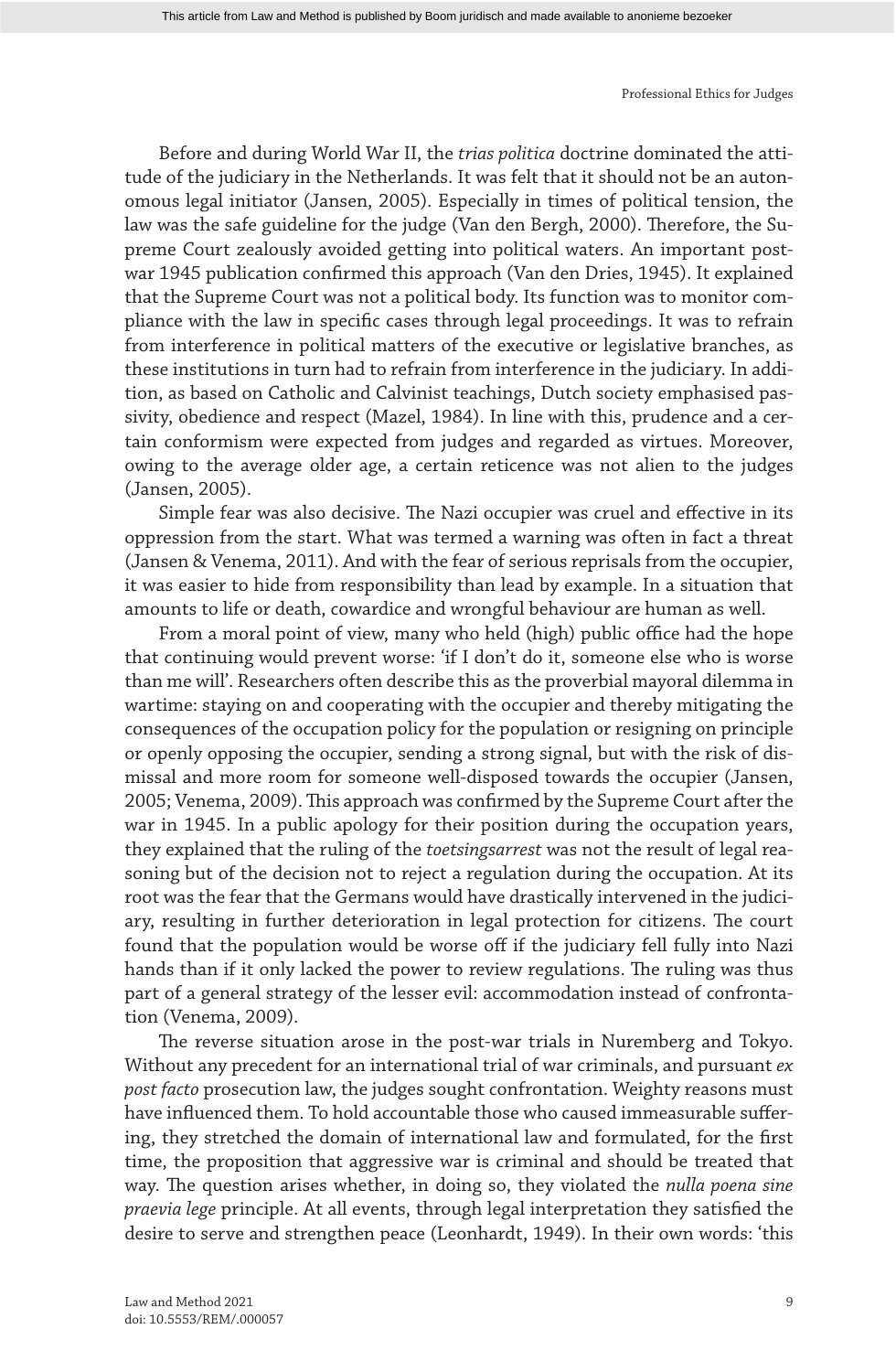law is not static, but by continual adaptation follows the needs of a changing world' (*Nuremberg Trials*, 1945-1946). The same idea is enshrined in Article 7, par. 2, of the European Convention on Human Rights (1950):

This article shall not prejudice the trial and punishment of any person for any act or omission which, at the time when it was committed, was criminal according to the general principles of law recognized by civilised nations.

#### *5.4 Judicial Interpretation and Parrhesia*

One way to elucidate the difference between law and ethics is to look at what we can now qualify as 'wrong legislation'. Judicial interpretation is a method of adapting the law to changing social circumstances. Judges are children of their time, and legal application is therefore not value free. For the concrete application of the law, judges are often required to add something new to what already exists. The decisive factor in a judicial decision is the judge's conscience. As Scholten beautifully puts it, the judge's own sense of justice is the inner justification of the decision (Scholten, 1974).

But even in the presence of an inner conviction of what is just, the adage 'speaking truth to power' (daring to contradict the mighty) is necessary to attain justice. It can involve risks, and it is often safer to shy away from explicit action, especially under the pressure of threats and intimidation. The concept of parrhesia in ancient Greek times – *pan* (everything) and *rhema* (what has been said), speaking freely what a person has in mind – is the opposite of 'keeping the peace'.

The differing attitudes of the Supreme Court and International Military Tribunal illustrate the practical consequences of applying the concept of parrhesia. Dutch judges in the Supreme Court can be accused of not having found a way to set aside the occupation law. In parallel, crimes in Nuremberg and Tokyo were made punishable on the basis of legal grounds that were not formulated until the end of World War II and thereafter (Röling, 2014). The difference in approach of these two groups of judges teaches us the virtue of courage in carrying out their duties (Van Domselaar, 2017). If fear takes over, all normative requirements take a back seat. Parrhesia is also reflected in Corstens' courage to look ahead and be open to and take responsibility for the painful lessons of the past. As he supported a valuable evaluation of the wartime role of the Dutch Supreme Court, fifty years after the fact an in-depth analysis of what happened was finally presented.

The independence of the judiciary bears the hallmark of the parrhesion contract in institutionalised form. The state should provide the offices and organisations that, with their statements, can oppose the voices of politicians or government. This includes the judiciary, which should be an independent institution free from outside pressure. In the World War II case we observe that external pressure can consist of coercion, such as what occurs in wartime, but likewise it can be caused by pressure to lead by example and reinforce the words 'never again'. Individual judges of the Tokyo tribunal were pressured to uphold the Nuremberg ruling. After critical scrutiny of this ruling, which many jurists found to fall short on legal grounds, the compulsion to defer to Nuremberg was never publicly stated. But it was clear that the Tokyo bench was split, and the Allies' officials personally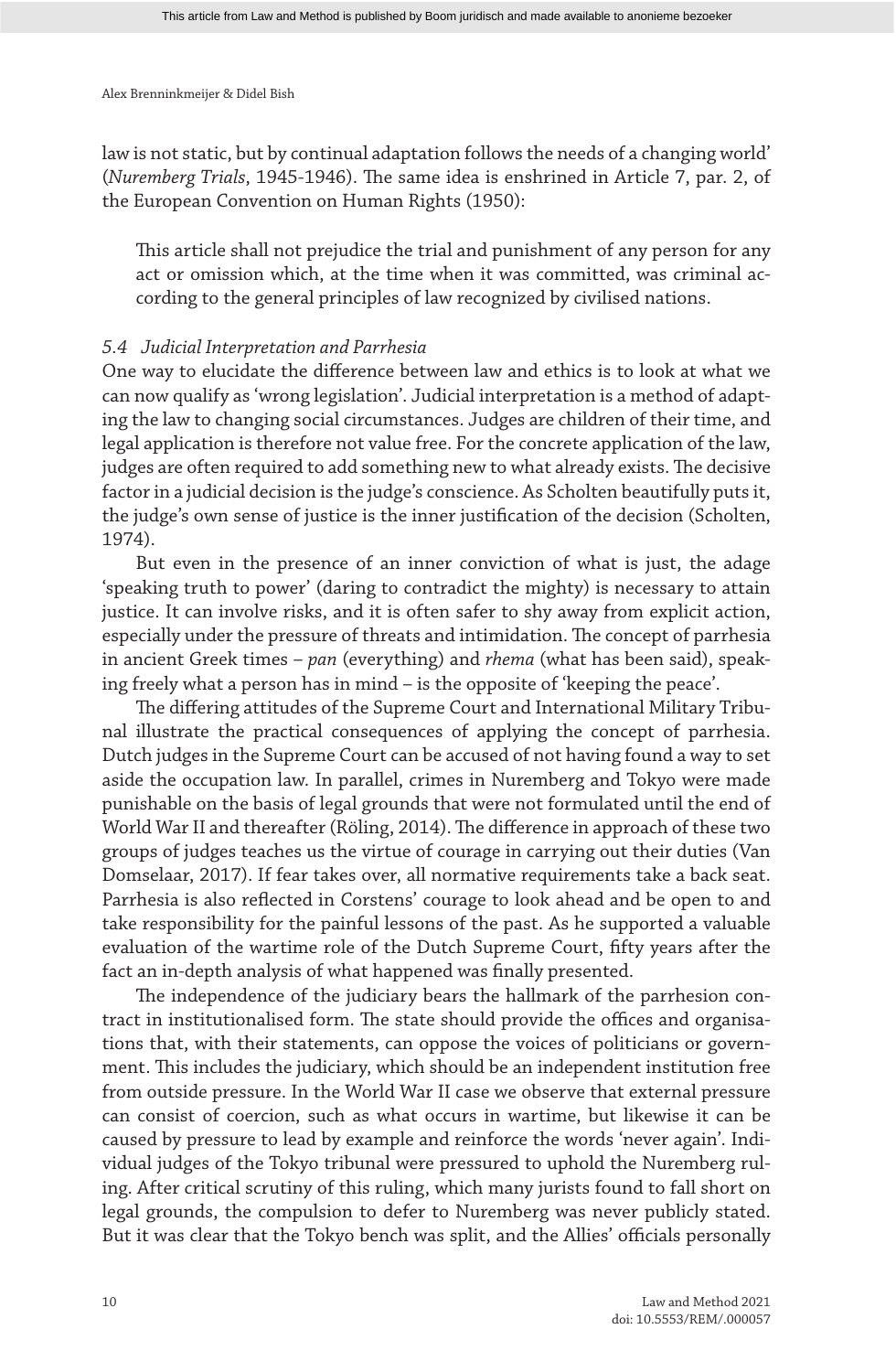attempted to influence the judges to make sure that the verdict echoed the Nuremberg line (Sellars, 2010). The determination of the prosecuting power jeopardised the parrhesia contract in institutionalised form (speaking freely what one has in mind) by undermining the Tokyo judges' autonomy.

## **6. Child Welfare Benefits Scandal – the Judge as Guardian of the Rule of Law**

## *6.1 Parliamentary Committee of Inquiry: Reconstruction of the Scandal*

At the end of 2020, a parliamentary committee of inquiry in the Netherlands issued a report with far-reaching conclusions (Parlementaire ondervragingscommissie Kinderopvangtoeslag, 2020). This led to the dismissal of the third cabinet led by the leader of the liberals, Mark Rutte. The scandal involved about 30,000 parents who were confronted with discriminatory recovery actions by the tax authority. In the report, the committee criticised not only the tax authority and the responsible ministers, but also the judicial branch of the Council of State. The Council of State is not part of the ordinary judicial system and has two branches. In addition to the judicial branch, it consists of an advisory branch. This branch scrutinises all new legislation and can advise the government on its own initiative. Under the heading 'The fundamental principles of the rule of law are violated', it was concluded that the judicial branch of the Council of State had essentially contributed to the continuation of a non-mandatory and extremely severe application of the law. For years, its case law confirmed the strict interpretation of the law that formed the basis for drastic recovery actions.

From a separation of powers perspective, it is quite unusual for parliament to criticise judicial courts. However, neither public opinion nor scholars opposed this strong criticism. What had happened for the Council of State to get into this uncomfortable position? The Dutch legislature had set up various benefit schemes to provide financial support for lower incomes. These schemes were rather generous, as benefits were paid by the administration without strict prior control. Only afterwards did the system recover unjustified payments. One of the benefit schemes covered the costs of childcare to support parents. Depending on income, a parent received a budget for childcare costs. The exact calculation of the amount due was made retroactively on the basis of cost declarations from childcare providers.

As the tax authority had quite a reputation for handling massive numbers in taxation decisions and the related automation of these processes, it was put in charge as well of implementing these types of benefit schemes. However, the flow of money in this new role was reversed: instead of collecting tax, it made massive payments to people in a weaker social position and within this social group to many people of colour.

From 2010, Dutch government policy focused on 'law and order'. It had a particular interest in preventing the abuse of social benefits. The philosophy behind this policy was the belief that fraud undermines the solidarity that underpins the social benefit schemes. Based on previous experiences in tax administration, the tax authority had already focused on automated fraud detection with self-learning algorithms. In response to a massive cut in resources, the tax authority proposed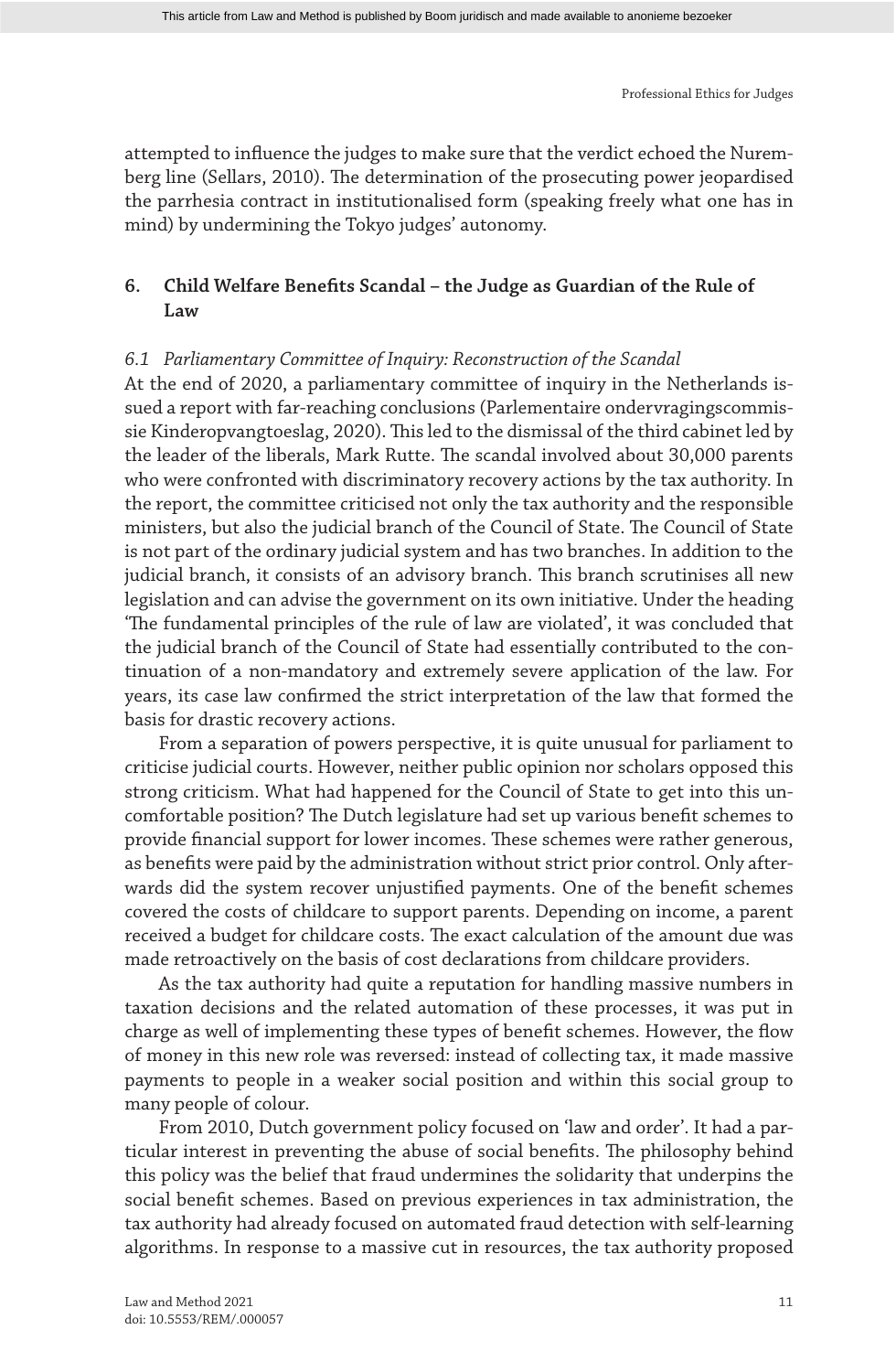to the government a 'business model' based on fraud prevention. With this business model, the investment in fraud prevention (based on targeting fraud and recovering funds) would in fact become profitable.

## *6.2 Anti-fraud Enforcement*

During the subsequent decade, the tax authority built an automated system of risk-based fraud identification. This system could bring to light major cases of fraud with social benefit schemes, such as the abuse in 2013 by a number of Bulgarian temporary migrants in the benefit schemes for the compensation of high rent on the housing market and healthcare insurance fees. As a result, media attention and political uproar in parliament led to significant political pressure, driving the tax authority to enforce even stricter fraud controls.

The generous childcare benefit scheme fell victim to non-bona fide childcare providers as well. The tax authority used a tactic to counter malicious childcare agencies via the parents, because they were the ones receiving the allowance. In the event of suspicion of fraud by the provider (although in many cases this suspicion was not substantiated at all), the parents were presented with the bill for possible malpractice: 100% recovery of the benefits already awarded. In addition, the tax authority opted for a group approach, which did not consider the actions of individual parents, whether or not culpable, but all parents affiliated with a (wrongly or incorrectly) identified childminder agency. Based on algorithmic identification, parents were identified as 'fraudulent'. Subsequently, they were faced with a complex burden of proof. However, due to the initial complexity of the childcare benefit scheme's application procedure, many parents had previously delegated this to the childcare provider, sharing their digital identification codes with them. As a consequence, most did not have access to the necessary administrative documentation and could not provide the necessary evidence.

In these enforcement cases, the tax authority kept to a strict application of the law. If proof of payment of, for instance,  $\epsilon$  100 was missing, the full sum of the benefits already awarded was reclaimed. In most cases, this was between € 10,000 and 20,000. And the authority did not accept any delay in payment based on the distinction between 'intent/gross negligence'. This caused complex problems for many families and often resulted in a loss of employment, divorce or highly uncomfortable family relations.

If parents tried to object under the General Administrative Law Act (GALA), the tax authority would frustrate these attempts using administrative structures, for example by refusing to open their files. Legal aid was also denied by the legal aid authority based on the general assumption that anyone could deal with the tax authority without the aid of a lawyer. After unsuccessful objection procedures, parents could bring their case before the administrative chambers of the ordinary courts and appeal to the judicial division of the Council of State.

The Council of State upheld the case law that supported the more or less draconian application of the law. To cut a long story short, parents, on the whole, were completely unsuccessful in their demand to have the huge recovery decisions annulled or reduced to the sum unlawfully received (e.g.  $\in$  100) instead of the full amount (e.g. € 20,000). Only in 2019 did the Council of State make a U-turn refer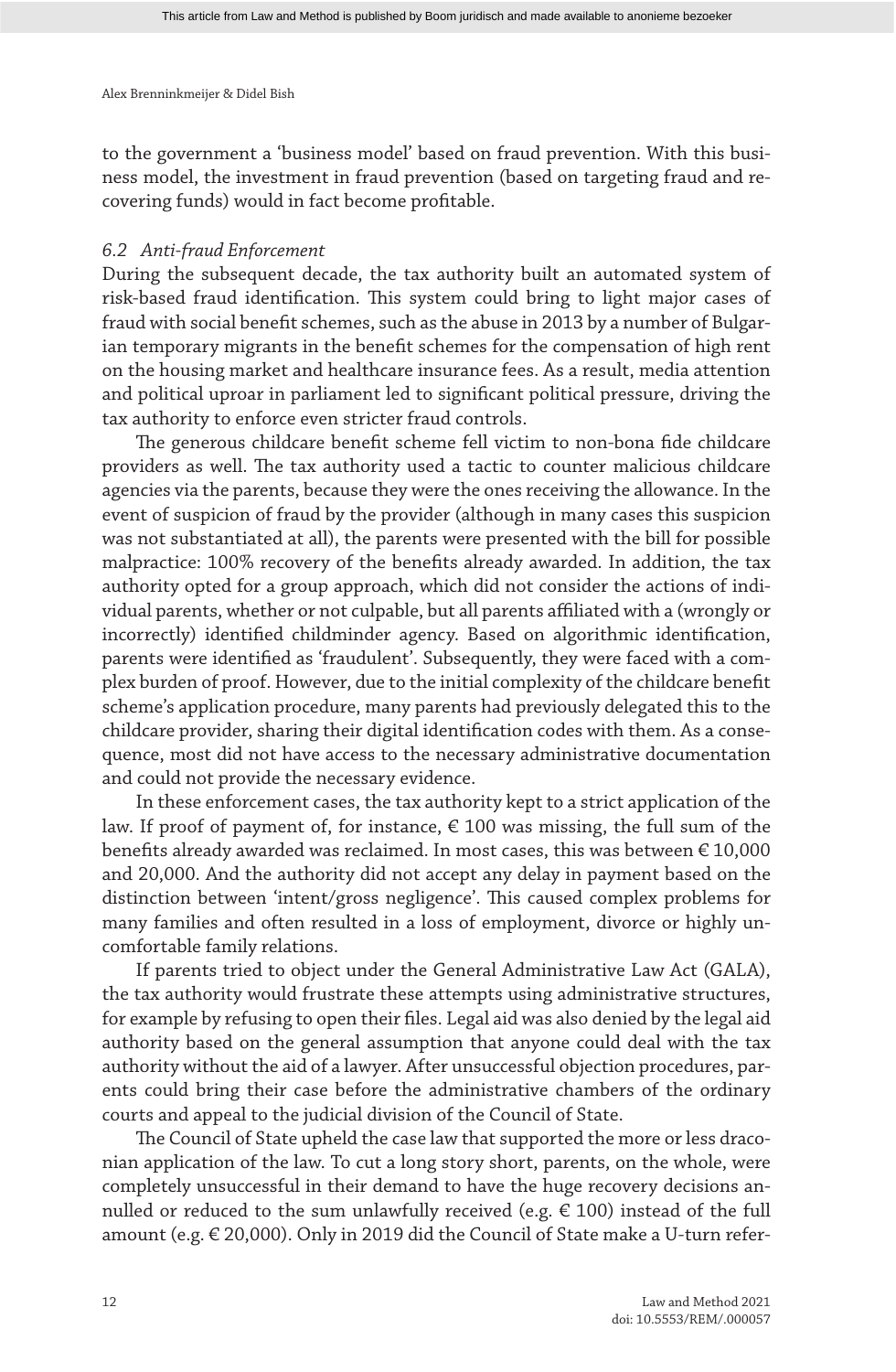ring to a report of the Netherlands Scientific Council for Government Policy. This report noted the – limited – 'capability to act' of citizens and observed that citizens are not sufficiently 'self-reliant' to act according to rules and instructions (Wetenschappelijke Raad voor het Regeringsbeleid, 2017). It explained that a violation of the rules is not always based on unwillingness or fraudulent intentions. In response to the report, legal opinions discussed whether the Council of State was right in its earlier practice of strictly interpreting the law and the extent to which the proportionality principle could justify a derogation from strict legal rules (Brenninkmeijer, 2021; Damen, 2021).

## *6.3 Sequel*

It is important to note that this affair was not uncovered by the courts or the Council of State's case law. Perseverance by investigative journalism and a lawyer – knocking on closed doors many times – brought the matter to the national Ombudsman and the Dutch Data Protection Authority (DPA). The DPA concluded that the manner of implementation by the tax authority was discriminatory (Autoriteit Persoonsgegevens, 2018). Many recoveries of childcare benefits by the tax authority were unlawful and, above all, discriminatory towards certain ethnic minorities. Legal protection under the GALA failed as well. Procedures were frustrated by the administration, and the Council of State failed to deliver the necessary legal protection.

In an analysis of what happened, the conclusions of the parliamentary committee of inquiry imply, first, that the legislature did not provide for an explicit 'escape-clause' in the anti-fraud legislation in order to balance the consequences of anti-fraud enforcement. Second, parliament itself failed in its duty to control the executive. The government majority in parliament and the cabinet operated in a symbiotic relationship: like a train and tender. Third, the judiciary was unable to withstand the additional pressure placed on the courts because of the weakened role of parliament. It failed as the last but most important guardian of the rule of law.

Ultimately, the committee of inquiry held up a mirror to the legislative, executive and judicial branch. The report revealed how badly the functioning of these opposing forces appears to have been affected (Brenninkmeijer, 2021). The origin of this system failure was the inadequate functioning of feedback mechanisms, the ignoring and distorting of feedback signals or an inadequate response to those signals. The three powers in the *trias politica* were weak in upholding the needed checks and balances, owing to the Dutch constitutional tradition in which they operate in 'close' cooperation – too close. Failure in the *trias politica* resulted in the misunderstanding and violation of the general principles of good governance.

The Rutte government resigned on 15 January 2021. It presented parliament with an extensive plan for improving the executive branch. In a parliamentary discussion, a motion was also adopted asking the Venice Commission of the Council of Europe to evaluate the Council of State as a judicial body. Some perceived this parliamentary motion as a humiliation of the Council of State. The Council of State responded promptly and in an extraordinary way to the damning parliamentary conclusions. Although courts usually communicate through their rulings, the pres-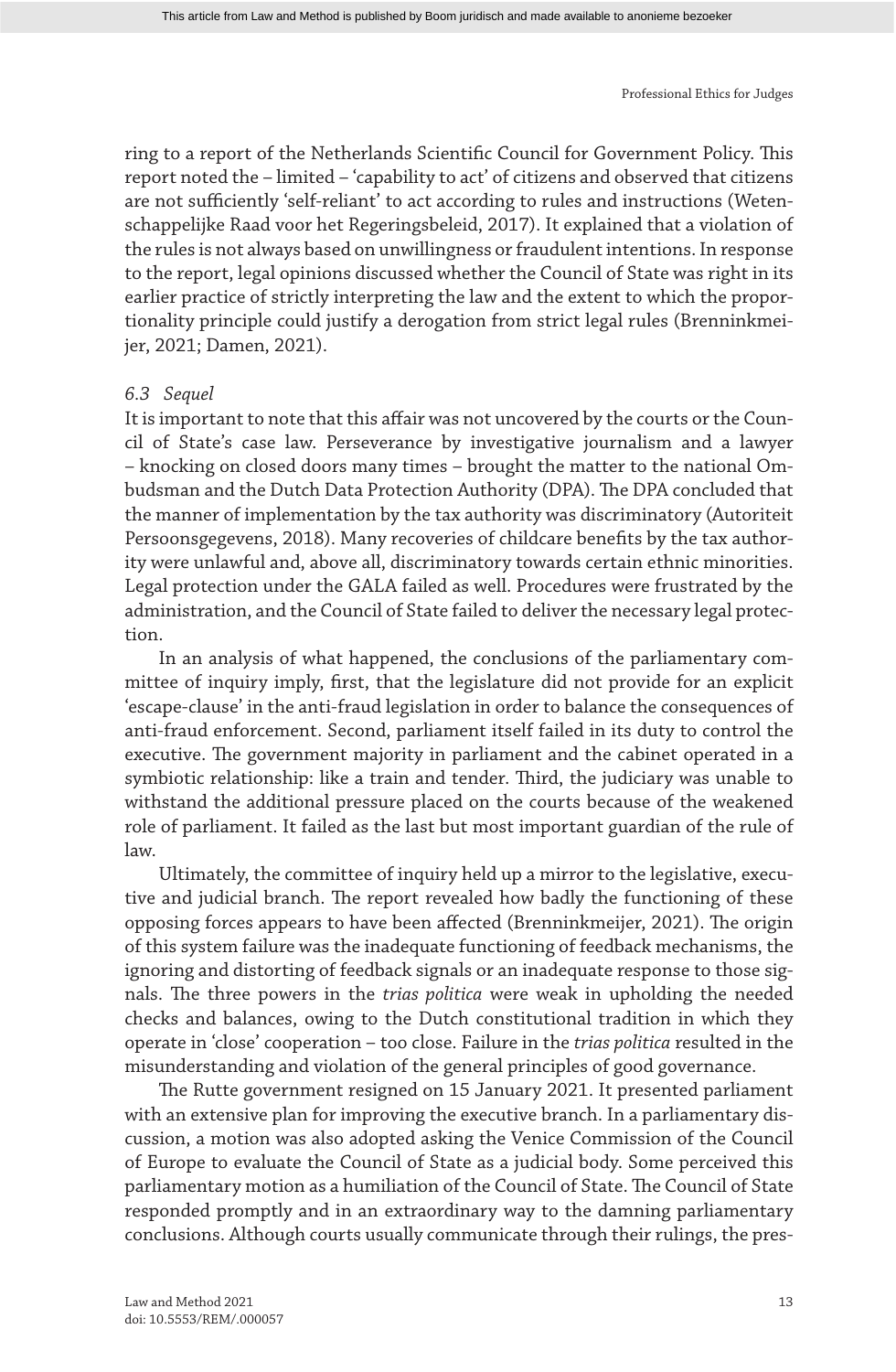ident of the judicial branch of the Council of State gave an interview to a newspaper and presented observations in the *Dutch Legal Journal*. He announced a reflection on the Council's role in this scandal (Van Ettekoven, 2021).

## *6.4 Reflection on the Role of the Council*

What should be on the agenda for this reflection? The reflection will concern many aspects of case law and the choices made by the Council of State during the twenty-five years of GALA's existence. However, the functioning of this part of the judiciary should be regarded in the context of the Dutch constitutional system and especially the functioning of the *trias politica* as a system of checks and balances.

As the Council of State has a dual role, its advisory branch, in fact, even published an advice on strengthening the legal protection of citizens a day after the publication of the critical parliamentary report (Raad van State, 2020). The advice, however, dealt on an abstract level with the relationship between the different state powers in the *trias politica*. It did not answer the question of how to prevent citizens from not being heard and of how to protect them against abuse of power and arbitrariness.

The lack of protection against abuse of power and arbitrariness can be partly explained by the Council's interpretation of the GALA. It not only decides cases on the presumption that a contested administrative decision is lawful, but it also applies the procedural rules in the GALA in such a way that authorities can correct their decision during the proceedings of the court in order to avoid an annulment ('final dispute resolution'). But if the court upholds the interests of the administrative body with the aim of maintaining a decision, it loses sight of the required equality of arms, especially since citizens, on the other hand, are faced with many material hurdles in bringing their case before the Council.

The case law thus revealed an ongoing problem identified by several legal scholars over the past twenty-five years: an administrative court that had become 'government friendly' but 'citizen unfriendly' (see for example Barkhuysen & Emmerik, 2019; Damen, 2019; Jue, 2020; Mallan, 2014; Verburg, 2019; Verheij, 2005). Judges were making less and less use of the independent investigative powers that the legislature had provided for in the GALA, with disproportionate outcomes as a result (Marseille, 2020; Marseille & Wever, 2019; Van Ettekoven, 2021). In addition, the Council applied the principle of proportionality and reviewed arbitrariness only to a very limited extent in its assessments. It did not make its own assessment based on a proper interpretation of the law.

We observe that the judiciary could have made greater use of the instruments at its disposal to arrive at just outcomes. It could also have conducted a deeper substantive review to ensure a fair trial with equality of arms. But the Council kept its distance from the way in which the tax authority implemented the benefit schemes. As an embodiment of independence in the context of the separation of state powers, it remained aloof, acting according to the motto 'the judge cannot sit on the chair of the legislat[ure]'. However, by not reviewing critically enough, the Council was in fact sucked into the administration. It created an imbalance in the relationship between the administration and the citizen instead of actively ensuring the principle of 'equality of arms' and a fair trial.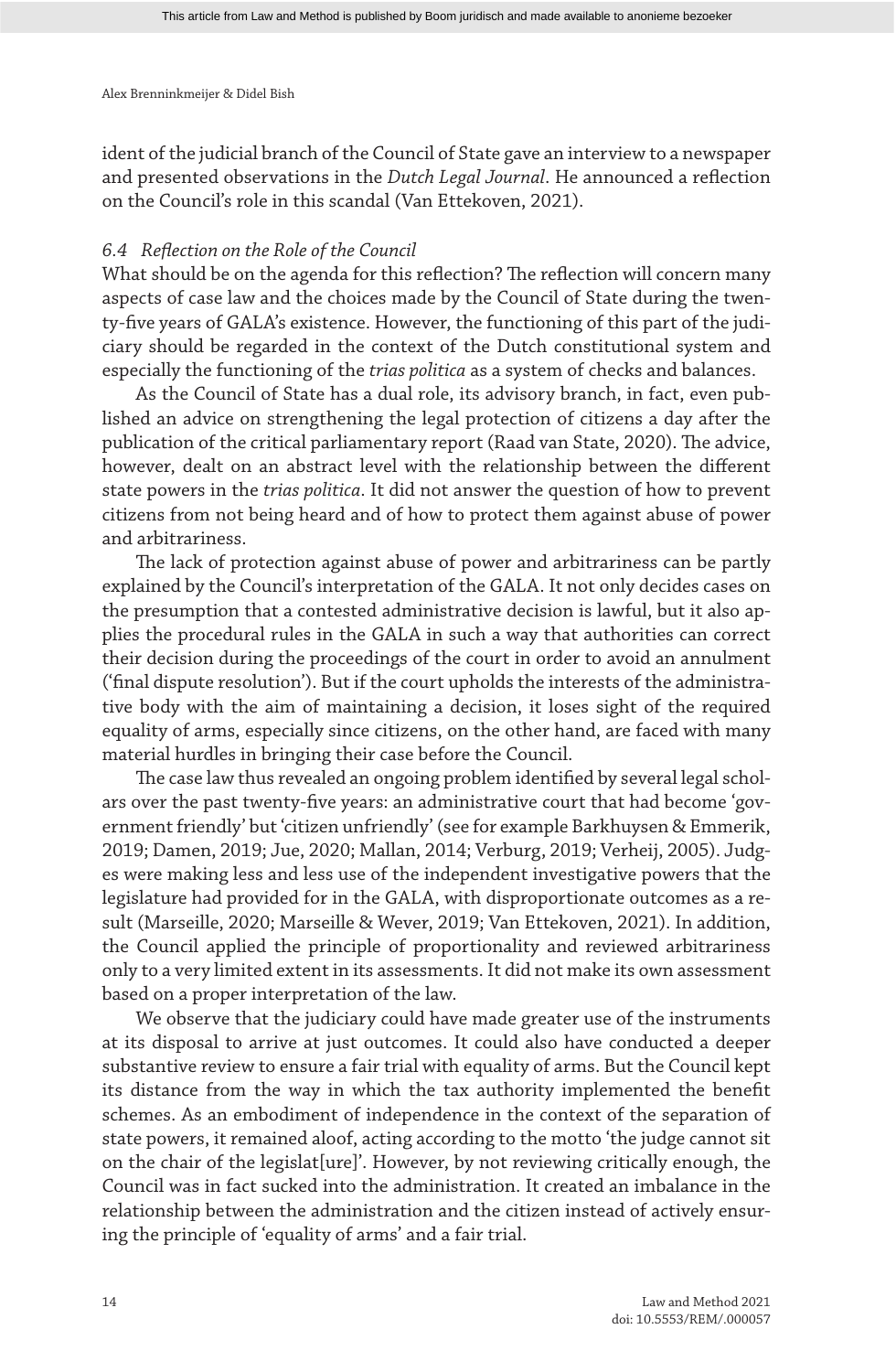Choosing to steer clear of becoming political in its assessments thus had a boomerang effect. The Council did not put fairness first but applied the law strictly. Rather than providing legal protection, it exercised an overly technocratic application of the law in its review of administrative decisions. This restriction undermined the value of justice. The Council did not make a legal assessment but a political-administrative one. Its position was government oriented, and the necessary impartial stance was lacking. As a consequence, it lost its independent role. It became an extension of public administration, and, as such, its decisions became political, rendering the citizen as the ultimate victim.

This behaviour begs the ethical question: what are the limits of judicial independence? What is the scope of a judge's discretion? When assessing the response to this question, the options can range from restraint to fully testing decisions based on powers laid down in law. These choices depend on context and the question: what does it take to achieve procedural fairness without going beyond the bounds of the law? The foregoing case showed a wide spectrum of additional elements that must be taken into account, such as access to justice, the balance between the position of the citizen and the government, equality of arms in the procedure (but also subjects undiscussed, such as the need for institutionalised contradiction in court proceedings, the attitude towards lower courts when it comes to bottom-up initiatives in the judicial system, interaction between the jurisdiction of the administrative court and decision-making in government administration, and the signals that the judge sends to the administration) (Brenninkmeijer & Marseille, 2021).

## **7. Reflective Conclusion**

Judges should be aware of their important role in upholding – on a case-by-case basis – the rule of law, and they must contribute to trust in society. They should lead by example, even in their private lives. They should act as 'honest men', by doing justice. To actively support a fair trial, they should interpret the law fairly. They should act independently as one of the players in the *trias politica*, as the cornerstone of the rule of law.

The quintessence of their role under the rule of law is that the judge shapes a trustworthy and fair legal system from case to case. For that reason, judges need to calibrate their ethical compass from time to time. In particular, their judging role is not determined exclusively by the applicable rules and procedures. Calibrating the ethical compass is not an abstract or academic exercise. For that reason, daily practice can help shape ethics for judges, for instance by dialogue. International treaties, national legislation, codes of conduct and rules of practice can support this process, but, ultimately, judges have to make their own independent choices.

Our analysis of three cases illustrates this, starting with the social and cultural impact of the corruptibility of judges (Sisamnes in 6 BC), the difficult choices during wartime occupation and the sentencing of wartime crimes (World War II), and, most recently, the judicial branch of the Council of State that did not protect citizens from discriminatory and arbitrary recovery actions by the administration (child welfare benefits scandal). Although these are, of course, extreme situations,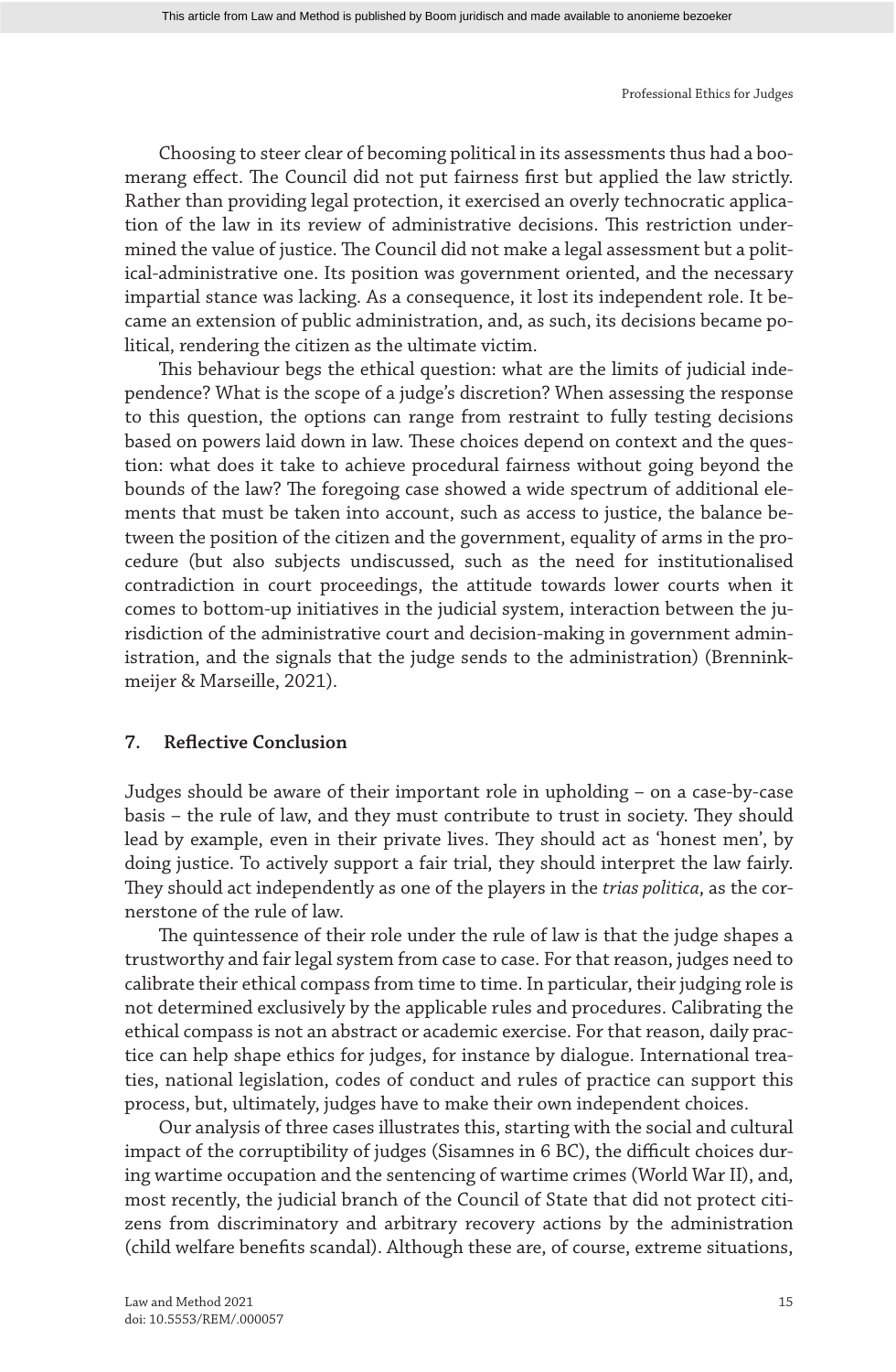they give an impression of what kind of norms a judge should apply and what kind of deliberations are needed and what dilemmas such situations can entail.

The Sisamnes storyline (Section 4.1) shows that the corruptibility of a judge is the greatest threat to the independence of the judiciary. Trust is fundamental to the sound functioning of the legal system. The judge, as guardian of the rule of law, must be completely trustworthy. The independence and integrity of judges is, to a large extent, not an 'incremental' issue. Judges should be 'fully' independent and of impeccable integrity. This case entails a micro level dialogue. The cruel fate of judge Sisamnes, who accepted bribes, also reflects the paramount importance of the independence of judges and courts and thus addresses the macro level dialogue for setting the ethical compass.

The role of courts during wartime occupation is a difficult one from the perspective of the ethical compass. It reflects a dialogue on the meso level as the judges collectively deliberate over which direction together with its accompanying ethical consequences is being taken. The case of the *toestingsarrest* from the Dutch Supreme Court illustrates the different elements of a dialogue on the interpretation of the law (Section 5.1). The same applies to the approach of the post-war judgement of the Nuremberg tribunal on the principle of *nulla poena sine praevia lege* (Section 5.2).

The real-life experience of an occupying power can make a major impression on judges. However, our example of the Dutch Supreme Court's case law during World War II shows that more than one storyline is possible. One storyline is that of a judge who is strongly influenced by the basic idea of separation of powers: the judge must obey the law, even if it emanates from the occupying power. The other storyline puts judges in a more courageous role: they set aside the changes that the occupying power has made in the national legal system. In doing so, judges risk falling victim to harsh repression by the occupier.

The Nuremberg and Tokyo tribunals, by contrast, offer a different storyline. Had these tribunals chosen a more legalistic approach, they could have concluded that there were no prior legal bases for sentencing war crimes committed by the German and Japanese occupiers. The fundamental *nulla poena sine praevia lege* principle could have prevented these tribunals from 'doing justice' on the basis of rules on crimes against peace, war crimes and, especially, crimes against humanity.

One can observe that in complex cases, or difficult cases, history may tell which choice should be considered the right one. The role of the Dutch Supreme Court and the judges was – after decades – evaluated as 'weak' and qualified as 'collaboration', 'wrong' and 'treason'. The choice made by the Nuremberg and Tokyo tribunals to condemn crimes based on, among other grounds, crimes against humanity which were not yet prescribed by law before World War II, can count on the support of many scholars and the broader public.

The role of the Council of State in the child welfare benefits scandal (Section 6.4) is so recent that we cannot base our evaluation on the lessons that time will teach. However, the step forward that the president has taken, namely to discuss the Council's role openly in a newspaper and in a prominent legal journal, shows a brave approach on the micro level – not hiding from critics but announcing a reflection on the role of the Council of State in this scandal and, possibly, the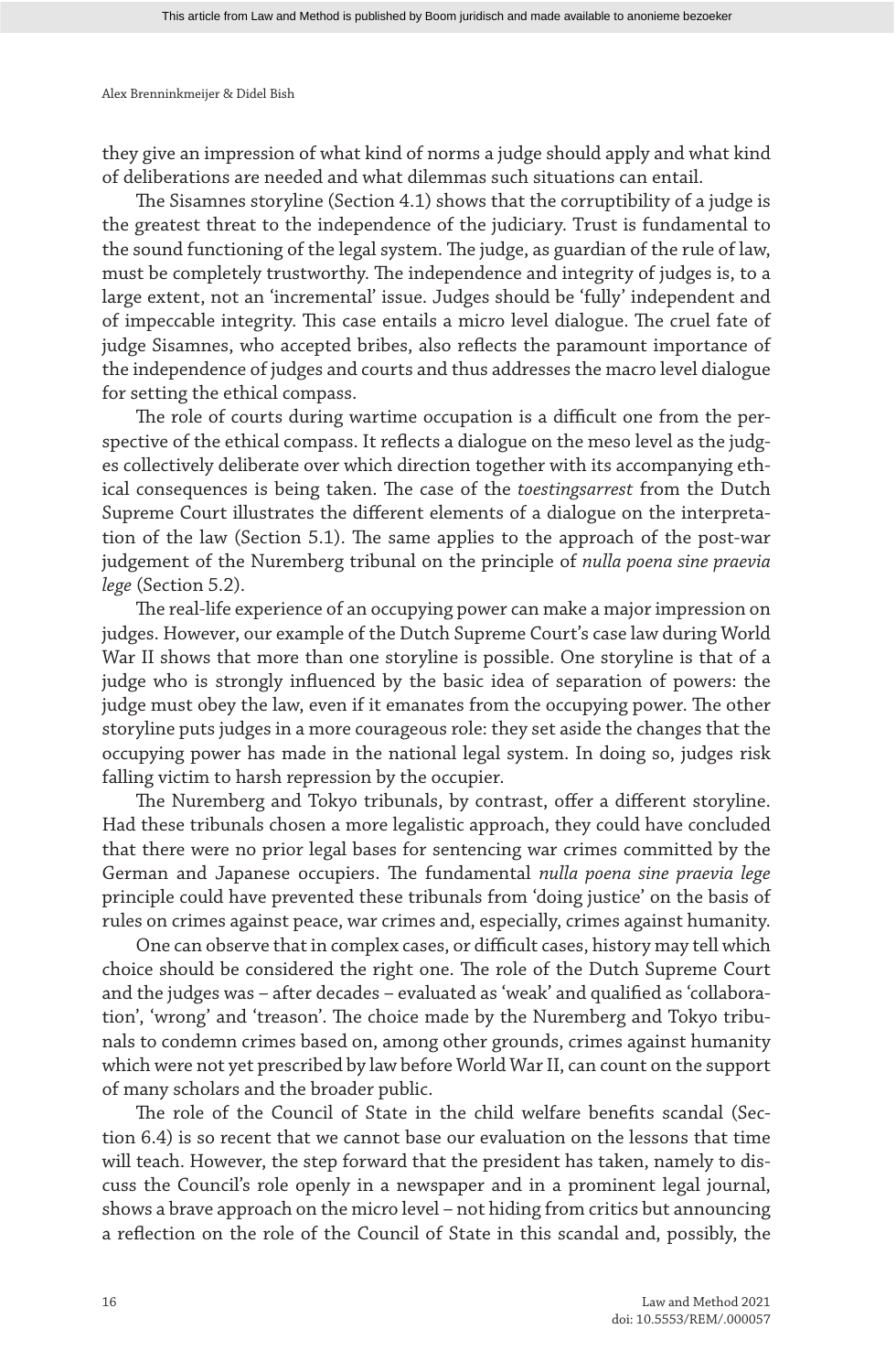consequences for future case law. On the meso level we observe that the remarkable U-turn in the case law of the Council of State in the child welfare benefits case provokes a dialogue on the role of the judge in upholding the rule of law. On the macro level this case demonstrates the possible consequences of a weak framework of the separation of powers.

This article has attempted to provide future judges with insights to determine their own course when faced with moral dilemmas in their profession. Dissecting past cases teaches us that 'simply applying the law' is a far-fetched ideal and overlooks important ethical aspects of the profession. To paraphrase Carbonnier's words (quoted by Lasser, 2009), judges are human and not syllogism machines: they judge by intuition and sensitivity as much as by knowledge of [legal] rules and logic. The case studies demonstrate that judicial ethics require norms for personal conduct, professional standards in enforcing a fair trial, and an independent final assessment of a case. Ultimately, judges have to act and decide according to their beliefs of what is right. They cannot yield different storylines: one verdict is one story with one conclusion.

## **References**

- Arif, M. (2020). Violation of the professional code of ethics for judges and its consequences for judicial administration. *Pancasila and Law Review, 1*(2), 127-136. doi:10.25041/plr. v1i2.2128.
- Autoriteit Persoonsgegevens. (2018). *Belastingdienst/Toeslagen: De verwerking van de nationaliteit van aanvragers van kinderopvangtoeslag: Onderzoeksrapport* (z2018-22445). Retrieved from https://autoriteitpersoonsgegevens.nl/sites/default/files/atoms/files/ onderzoek\_belastingdienst\_kinderopvangtoeslag.pdf (last accessed 10 March 2021).
- Barkhuysen, T. & Van Emmerik, M. (2019). Equality of arms en de Algemene wet bestuursrecht. In T. Barkhuysen, A. T. Marseille, W. den Ouden, J. A. F. Peters & R. J. N. Schlössels (Eds.). *25 jaar Awb: In eenheid en verscheidenheid* (pp. 245-251). Wolters Kluwer.
- Brenninkmeijer, A. F. M. (2019). *Moreel leiderschap*. Prometheus Amsterdam.
- Brenninkmeijer, A. F. M. (2021). 'De grondbeginselen van de staat zijn geschonden', als 'verschrikkelijk ongeluk': Over de noodzaak van behoorlijk bestuur. *Nederlands Juristenblad, 1*, 6-13.
- Brenninkmeijer, A. F. M. & Marseille, A. T. (2021). Een dialoog met de Raad van State na de toeslagenaffaire. *Nederlands Juristenblad, 8*, 575-608.
- Corstens, G. (2011). Hoge Raad en de Tweede Wereldoorlog. *Nederlands Juristenblad, 39*, 2093-2141.
- Damen, L. (2019). Van Awbmens naar responsieve burger? In T. Barkhuysen, A. T. Marseille, W. den Ouden, J. A. F. Peters & R. J. N. Schlössels (Eds.). *25 jaar Awb: In eenheid en verscheidenheid* (pp. 113-122). Wolters Kluwer.
- Damen, L. (2021). Ik was het niet, ik was het niet, het was de wetgever! *Nederlands Juristenblad, 5*, 371-374.
- European Commission for Democracy through Law, Venice Commission. (2010). *Report on the Independence of the Judicial System Part I: The Independence of Judges* (CDL-AD(2010)004). Council of Europe. Retrieved from www.venice.coe.int/webforms/ documents/?pdf=CDL-AD(2010)004-e (last accessed 10 March 2021).
- Greenawalt, K. (1975). Discretion and judicial decision: The elusive quest for the fetters that bind judges. *Columbia Law Review, 75*(2), 359-399. doi:10.2307/1121660.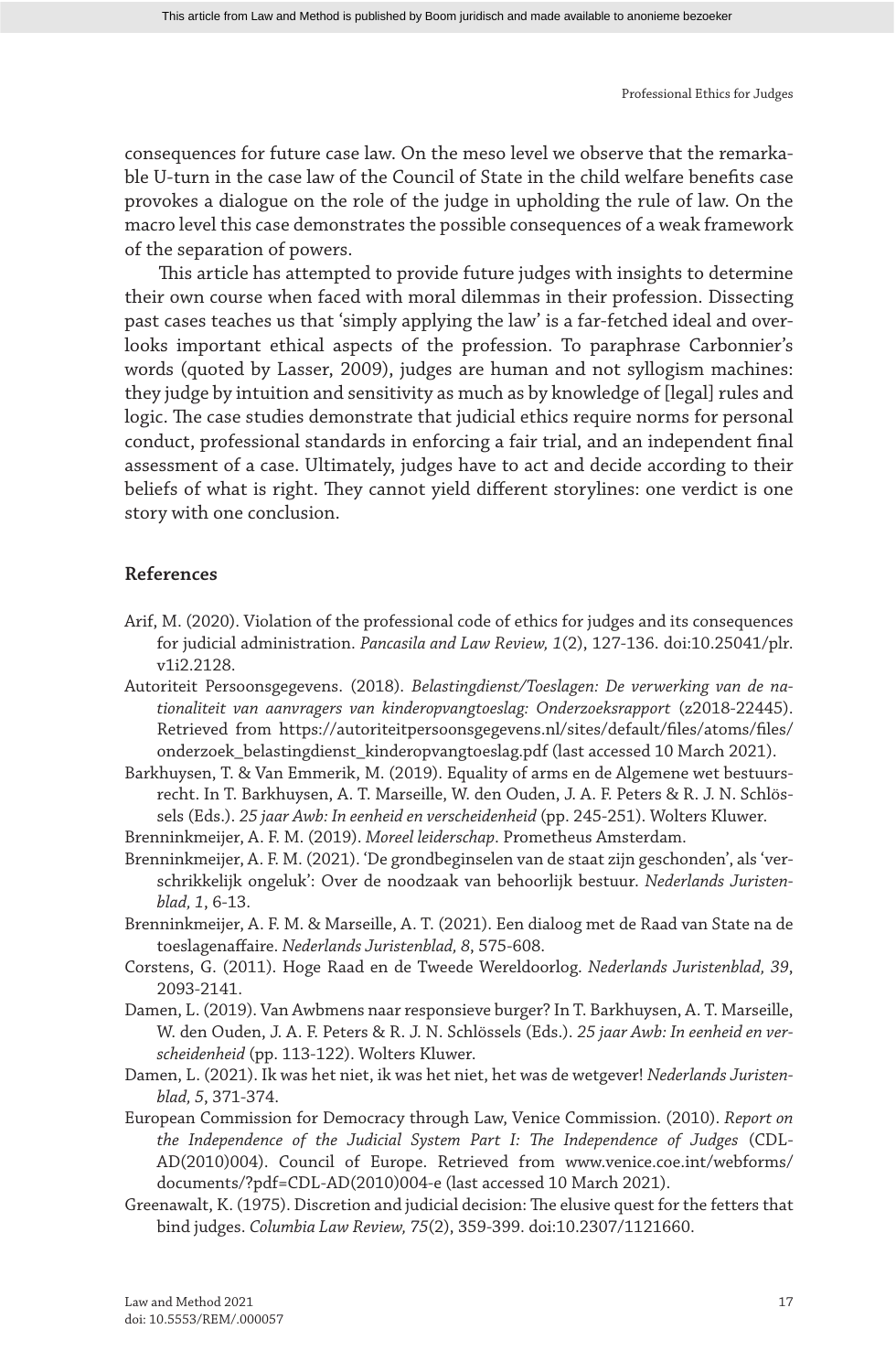- Grootelaar, H. A. M. (2018). *Interacting with procedural justice in courts* (Doctoral dissertation, Utrecht University).
- Herodotus, H. & Godley, A. D. (Transl.) (1946). *Herodotus: With an English translation by A.D. Godley*. Heinemann.

Huygebaert, S., Martyn, G., Paumen, V., Bousmar, E. & Rousseaux, X. (2018). *The art of law: Artistic representations and iconography of law and justice in context, from the middle ages to the first world war*. Springer International Publishing. doi:10.1007/978-3-319-90787-1.

*International Military Tribunal for the Far East: Judgment of 4 November 1948* (1948).

- Jansen, C. J. H. (2005). De spagaat van de leden van de Hoge Raad in de Tweede Wereldoorlog. *Nederlands Juristenblad, 17*, 880-886.
- Jansen, C. J. H. & Venema, D. (2011). *De Hoge Raad en de Tweede Wereldoorlog: Recht en rechtsbeoefening in de jaren 1930-1950*. Boom Uitgevers Amsterdam.
- Jue, R. (2020). Maatschappelijk effectiever rechtspreken. *Nederlands Juristenblad, 3*, 181- 229.
- Lasser, M. S.-O.-L. E. (2009). *Judicial deliberations: A comparative analysis of judicial transparency and legitimacy*. Oxford University Press. doi:10.1093/acprof:oso/9780199575169.001.0001.
- Leonhardt, H. (1949). The Nuremberg trial: A legal analysis. *The Review of Politics, 11*(4), 449-476.
- Ling, L. (2016). The Chinese communist party and people's courts: Judicial dependence in China. *The American Journal of Comparative Law, 64*(1), 37-74. doi:10.5131/ AJCL.2016.0002.
- Mackor, A-R. (2020). Juridische beroepsethiek: Over macht en moraal, soft law en soft skills, T-vormige juristen en kansen-rechters. In A. Berlee, M. A. P. Bovens, J. Silvis & T. F. E. Tjong Tjin Tai (Eds.). *De toekomst van de jurist, de jurist van de toekomst* (pp. 75- 107). Wolters Kluwer.
- Mallan, A. (2014). *Lekenbescherming in het bestuursprocesrech*t (Doctoral dissertation, Tilburg University). Wolf Legal Publishers.
- Marseille, A. T. (2020). Kinderopvangtoeslagen: wel of geen beleidsvrijheid voor de Belastingdienst/Toeslagen? *Ars Aequi, 4*, 393-399.
- Marseille, A. T. & Wever, M. (2019). Snelheid, maatwerk en finaliteit in bestuursrechtelijke procedures bij de rechtbank. *Nederlands Juristenblad, 41*, 3080-3090.
- Mazel, P. E. (1984). *In naam van het recht…: de Hoge Raad en de Tweede Wereldoorlog*. Gouda Quint.
- Merryman, J. H. (1985). *The civil law tradition: An introduction to the legal systems of Europe and Latin America* (2nd ed.). Stanford University Press.
- Parlementaire ondervragingscommissie Kinderopvangtoeslag. (2020). *Ongekend onrecht.* Tweede Kamer der Staten-Generaal. Retrieved from www.tweedekamer.nl/sites/ default/files/atoms/files/20201217\_eindverslag\_ parlementaire\_ondervragingscommissie\_kinderopvangtoeslag.pdf (last accessed 10 March 2021).
- Pritchard, R. J. (1998). *The judgment of the tribunal; Pt. 1. (Transcript pages 48413-48880): Thursday, 4th November – Friday, 5th November 1948.* Lewiston.
- Raad van State. (2020). *Verzoek om voorlichting naar aanleiding van de motie-Backer c.s. over versterking van de kwaliteit van de rechtsbescherming voor de individuele burger* (W16.20.0242/II/Vo). Retrieved from www.raadvanstate.nl/adviezen/@121764/w16- 20- 0242-ii-vo/#highlight=rechtsstaat (last accessed 10 March 2021).
- Röling, H. (2014). *De rechter die geen ontzag had: Bert Röling en het Tokiotribunaal*. Wereldbibliotheek.
- Scholten, P. (1974). *Asser Serie: Algemeen deel* (3rd ed.). W. E. Tjeenk Willink. Wolters Kluwer.
- Sellars, K. (2011). Imperfect justice at Nuremberg and Tokyo. *European Journal of International Law, 21*(4), 1085-1102. doi:10.1093/ejil/chq070.